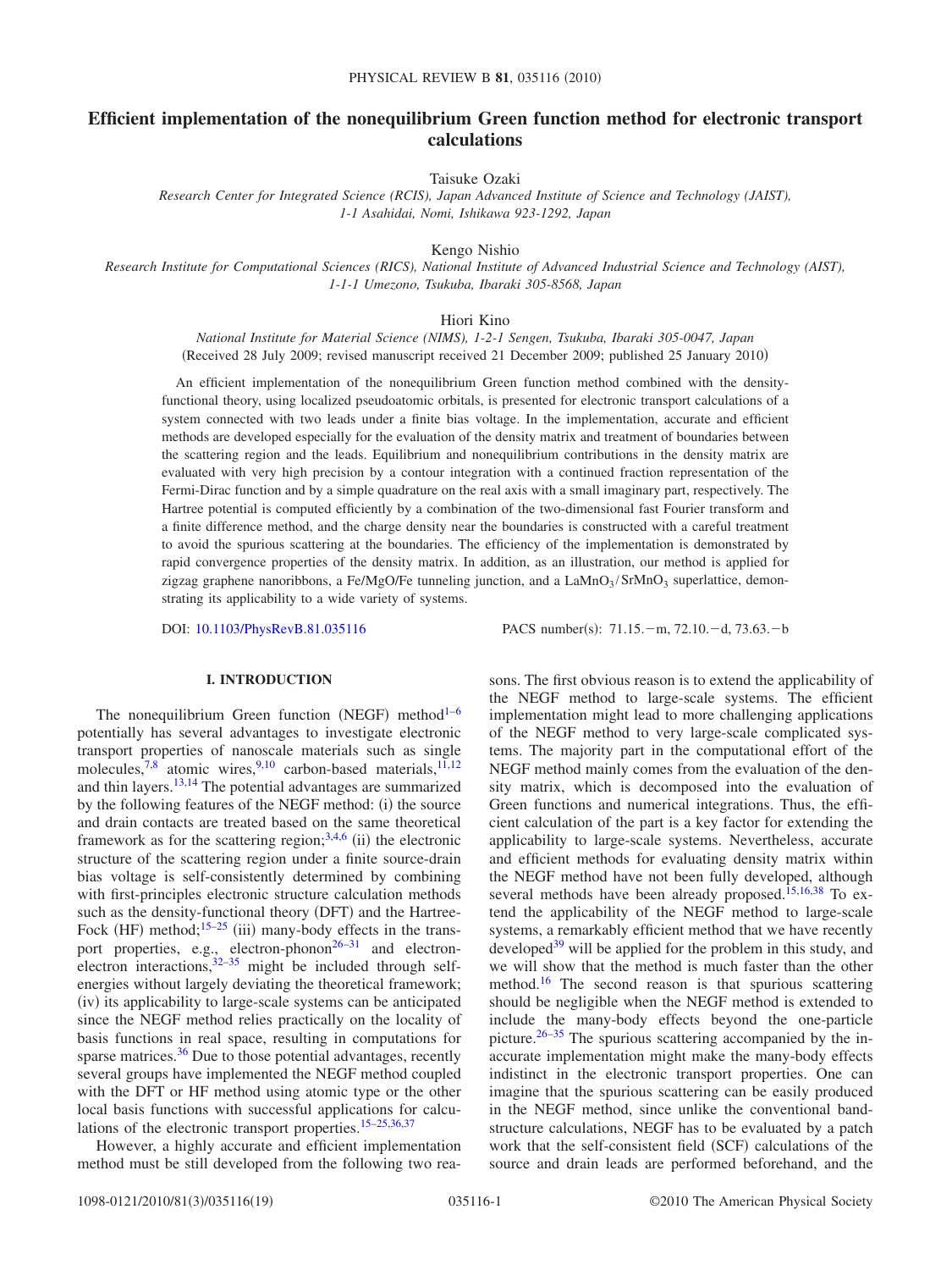calculated results are incorporated in the NEGF calculations through the self-energy and the boundary conditions between the scattering region and leads. Therefore, a careful treatment to handle the boundary conditions should be developed to avoid the spurious scattering.

In this paper, to address the above two issues, we present an accurate and efficient implementation of the NEGF method, in combination with DFT using pseudoatomic orbitals (PAOs) and pseudopotentials, using a contour integration method, which is based on a continued fraction representation of the Fermi-Dirac function. For the accurate treatment of the boundary conditions between the scattering region and leads, we also develop a method for calculating the Hartree potential by a combination of the two-dimensional fast Fourier transform (FFT) and a finite difference method so that the boundary condition can be correctly reproduced. In addition, we discuss a careful treatment to construct the charge density near the boundaries. The efficiency and accuracy of our implementation are demonstrated by several numerical test calculations on convergence of the density matrix.

This paper is organized as follows. In Sec.  $II$ , the details of our implementation for treating the equilibrium state of the scattering region are discussed by focusing on the evaluation of the equilibrium density matrix, the treatment for constructing the charge density near the boundaries, and an efficient method for calculating the Hartree potential. In Sec. [III,](#page-6-0) our implementation for the nonequilibrium state is described. In Sec. [IV,](#page-7-0) we demonstrate the accuracy and efficiency of the implementation by a series of numerical calculations and several applications. In Sec. [V,](#page-14-0) our implementation of the NEGF method is summarized.

## **II. EQUILIBRIUM STATE**

<span id="page-1-0"></span>Since most of practical aspects in the implementation of the NEGF method coupled with DFT using the localized PAOs (Refs. [40–](#page-17-11)[42](#page-17-12)) appear in the ground state calculation of the system at equilibrium, we start our discussion from the electronic structure calculation of the equilibrium ground state by using the Green function method with DFT.

## **A. EGF**

Let us consider a system, where one-dimensional infinite cells are arranged with two-dimensional periodicity, as shown in Fig. [1.](#page-1-1) Throughout the paper, we assume that the electronic transport along the **a** axis is of interest and that the two-dimensional periodicity spreads over the **bc** plane. The one-dimensional infinite cell consists of the central region denoted by  $C_0$  and the cells denoted by  $L_i$  and  $R_i$ , where *i*  $= 0, 1, 2, \ldots$  All the cells  $L_i$  and  $R_i$ , arranged semi-infinitely, contain the same number of atoms with the same structural configuration, respectively; but the cells  $L_i$  and  $R_i$  can be different from each other. In the equilibrium state with a common chemical potential everywhere in the system, the electronic structure of the system may be determined by DFT.<sup>[43–](#page-17-13)[45](#page-17-14)</sup> Due to the periodicity of the **bc** plane, the oneparticle Kohn-Sham (KS) wave function in the system is expressed by the Bloch function on the **bc** plane using PAOs  $\phi_{i\alpha}$  located on site  $\tau_i$  as

<span id="page-1-1"></span>

FIG. 1. (a) Configuration of the system, treated by the NEGF method, with infinite left and right leads along the **a** axis under a two-dimensional periodic boundary condition on the **bc** plane. (b) One-dimensional system compacted from the configuration of (a) by considering the periodicity on the **bc** plane, where the region *C* is an extended central region consisting of  $C_0$ ,  $L_0$ , and  $R_0$ .

<span id="page-1-2"></span>
$$
\psi_{\sigma\nu}^{(k)}(\mathbf{r}) = \frac{1}{\sqrt{N}} \sum_{n} e^{i\mathbf{k} \cdot \mathbf{R}_{n}} \sum_{i\alpha} c_{\sigma\nu,i\alpha}^{(k)} \phi_{i\alpha}(\mathbf{r} - \tau_{i} - \mathbf{R}_{n}), \qquad (1)
$$

where  $\sigma$ ,  $\nu$ , *i*, and  $\alpha$  are indices for the spin, eigenstate, site, and basis orbital, respectively. The lattice vector  $\mathbf{R}_n$  and the Bloch wave vector **k** are given by  $\mathbf{R}_n = l_b \mathbf{b} + l_c \mathbf{c}$ , where **b** and **c** are the lattice vectors, and  $\mathbf{k} = k_b \tilde{\mathbf{b}} + k_c \tilde{\mathbf{c}}$ , where  $\tilde{\mathbf{b}}$  and  $\tilde{\mathbf{c}}$  are the reciprocal lattice vectors, respectively. The summation over *i* and  $\alpha$  is considered for all the basis orbitals in the one-dimensional infinite cell, which indicates no periodicity along the **a** axis. Considering the variation in the total energy, within the conventional DFT, of the system expressed by the KS wave function  $(1)$  $(1)$  $(1)$  with respect to coefficients  $c$ , we obtain the following KS matrix equation:

$$
H_{\sigma}^{(\mathbf{k})}c_{\sigma\nu}^{(\mathbf{k})} = \varepsilon_{\sigma\nu}^{(\mathbf{k})}S^{(\mathbf{k})}c_{\sigma\nu}^{(\mathbf{k})},\tag{2}
$$

<span id="page-1-4"></span><span id="page-1-3"></span>where  $c_{\sigma\nu}^{(k)}$  is a column vector consisting of the coefficients  ${c}^{(k)}_{\sigma\nu, i\alpha}$ . The Hamiltonian  $H_{\sigma}^{(k)}$  and overlap matrices  $S^{(k)}$  are given by

$$
H_{\sigma,i\alpha j\beta}^{(\mathbf{k})} = \sum_{\mathbf{n}} e^{i\mathbf{k}\cdot\mathbf{R}_{\mathbf{n}}} h_{\sigma,i\alpha j\beta,\mathbf{R}_{\mathbf{n}}},\tag{3}
$$

$$
S_{i\alpha j\beta}^{(\mathbf{k})} = \sum_{\mathbf{n}} e^{i\mathbf{k}\cdot\mathbf{R}_{\mathbf{n}}} S_{i\alpha j\beta,\mathbf{R}_{\mathbf{n}}},\tag{4}
$$

where  $h_{\sigma,i\alpha j\beta,\mathbf{R}_n}$  and  $s_{i\alpha j\beta,\mathbf{R}_n}$  are the Hamiltonian and overlap matrix elements between two basis functions  $\phi_{i\alpha}(\mathbf{r}-\tau_i)$  and  $\phi_{j\beta}(\mathbf{r}-\tau_j-\mathbf{R}_n)$ , respectively. The overlap matrix arises from the nonorthogonality of the PAO basis functions.<sup>40-[42](#page-17-12)</sup> Now we consider an extended central region *C* composed of the regions  $C_0$ ,  $L_0$ , and  $R_0$ , as shown in Figs.  $1(a)$  $1(a)$  and  $1(b)$ . The extension of the central region  $C_0$  is made so that the relax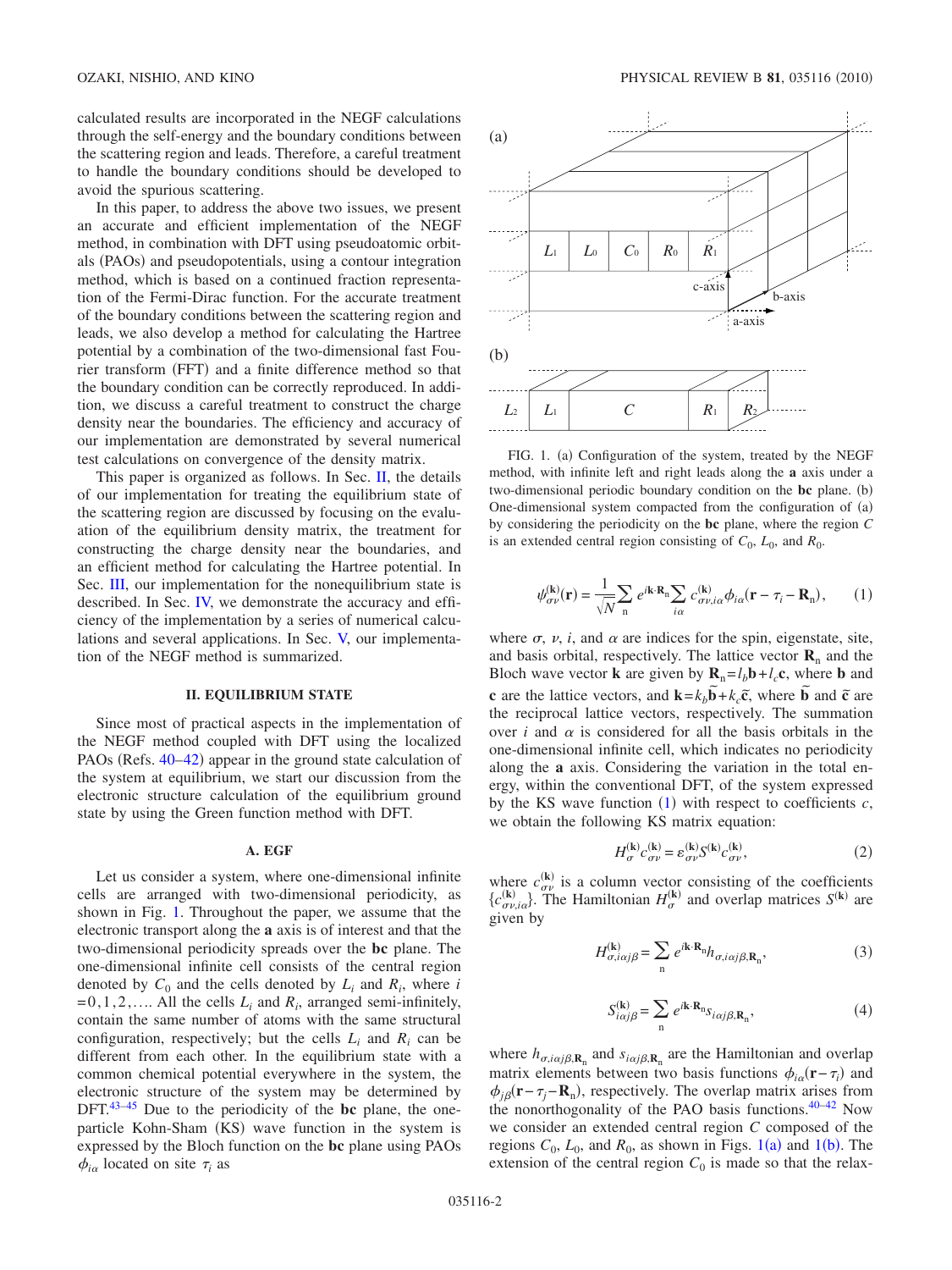ation of electronic structure around the interfaces between the leads  $L_0$  and  $R_0$  and the central region  $C_0$  can be allowed. In addition, we impose two conditions. (i) The localized basis orbitals  $\phi$  in the region  $C_0$  overlap with those in the regions  $L_0$  and  $R_0$  but do not overlap with those in the regions  $L_1$  and  $R_1$ . (ii) The localized basis orbitals  $\phi$  in the  $L_i(R_i)$  region has no overlap with basis orbitals in the cells beyond the nearest neighboring cells  $L_{i-1}(R_{i-1})$  and  $L_{i+1}(R_{i+1}).$ 

In our implementation, the basis functions are strictly localized in real space because of the generation of basis orbitals by a confinement scheme. $40-42$  Therefore, once the localized basis orbitals with specific cutoff radii are chosen for each region, the two conditions can be always satisfied by just adjusting the size of the unit cells for *Li* and *Ri* . This is a benefit in the use of the strictly localized basis orbitals compared to other local basis orbitals such as Slater- and Gaussian-type orbitals. In the use of the strictly localized basis orbitals, the eigenvalue problem in the Hilbert space spanned by the basis orbitals is solved without introducing any cutoff scheme. On the other hand, in the Green function method, the matrix elements of the Hamiltonian and overlap matrices have to be truncated so as to satisfy the above two conditions in case of the other localized basis orbitals with the small but long tail. With the above two conditions (i) and  $(ii)$ , the Hamiltonian matrix given by Eq.  $(3)$  $(3)$  $(3)$  is written by a block tridiagonal form as follows:

<span id="page-2-0"></span>
$$
H_{\sigma}^{(\mathbf{k})} = \begin{pmatrix} \ddots & \ddots & & & 0 \\ \ddots & H_{\sigma,L_1}^{(\mathbf{k})} & H_{\sigma,L_1}^{(\mathbf{k})} & & & \\ & H_{\sigma,CL_1}^{(\mathbf{k})} & H_{\sigma,C}^{(\mathbf{k})} & H_{\sigma,CR_1}^{(\mathbf{k})} & & \\ & & H_{\sigma,R_1C}^{(\mathbf{k})} & H_{\sigma,R_1}^{(\mathbf{k})} & \ddots & \\ & & & & \ddots & \ddots \end{pmatrix}, \qquad (5)
$$

where  $H_{\sigma,C}^{(k)}$ ,  $H_{\sigma,L_1}^{(k)}$ , and  $H_{\sigma,R_1}^{(k)}$  are Hamiltonian matrices of the central *C*, left  $L_1$ , and right  $R_1$  regions of which matrix size are the same as the number of basis orbitals  $N_C$ ,  $N_L$ , and  $N_R$ in the regions  $C$ ,  $L_1$ , and  $R_1$ , respectively. The other block components in Eq.  $(5)$  $(5)$  $(5)$  are the Hamiltonian matrices connecting two regions among the regions, and these matrix sizes are deduced from those of the two regions. Also the completely same structure is found in the overlap matrix. Thus, the electronic structure of the system given by Fig.  $1(a)$  $1(a)$  can be obtained by solving the one-dimensional block chain model, being  $\bf{k}$  dependent, given by Fig.  $1(b)$  $1(b)$  and the corre-sponding Eq. ([2](#page-1-4)). By noting  $G_{\sigma}^{(k)}(Z)(ZS^{(k)} - H_{\sigma}^{(k)}) = I$  and making use of the block tridiagonal form of the Hamiltonian and overlap matrices, the Green function of the central region *C* can be written by

$$
G_{\sigma,C}^{(k)}(Z) = [ZS_C^{(k)} - H_{\sigma,C}^{(k)} - \Sigma_{\sigma,L}^{(k)}(Z) - \Sigma_{\sigma,R}^{(k)}(Z)]^{-1}
$$
 (6)

<span id="page-2-1"></span>with self-energies  $\Sigma_{\sigma,L}^{(k)}(Z)$  and  $\Sigma_{\sigma,R}^{(k)}(Z)$  defined by

<span id="page-2-4"></span>
$$
\Sigma_{\sigma,L}^{(k)}(Z) = (ZS_{CL_1}^{(k)} - H_{\sigma,CL_1}^{(k)}) G_{\sigma,L}^{(k)}(Z) (ZS_{L_1C}^{(k)} - H_{\sigma,L_1C}^{(k)}), \quad (7)
$$

<span id="page-2-5"></span>
$$
\Sigma_{\sigma,R}^{(k)}(Z) = (ZS_{CR_1}^{(k)} - H_{\sigma,CR_1}^{(k)})G_{\sigma,R}^{(k)}(Z)(ZS_{R_1C}^{(k)} - H_{\sigma,R_1C}^{(k)}), (8)
$$

where  $G_{\sigma,L}^{(k)}(Z)$  and  $G_{\sigma,R}^{(k)}(Z)$  are surface Green functions of the left and right regions.

It is worth pointing out that there is an energy functional, which can be variationally minimized with respect to charge density  $n$  if Eq. ([6](#page-2-1)) is self-consistently solved. The details of derivation for the functional are given in Appendix A.

#### **B. Surface Green function**

In general, the surface Green function  $G_{\sigma,s}^{(k)}(Z)$  is defined by  $G_{\sigma,s}^{(k)}(Z) \equiv (ZS_s - H_s)^{-1}$ , where  $S_s$  and  $H_s$  are the Hamiltonian and overlap matrices for the lead regions, and the suffix  $s$  is  $L$  or  $R$ . It is noted that due to the two conditions (i) and (ii) mentioned above, the Hamiltonian and overlap matrices for the lead regions can be written by a block tridiagonal form as follows:

<span id="page-2-2"></span>
$$
H_{s} = \begin{pmatrix} H_{11} & H_{12} & 0 \\ H_{21} & H_{22} & H_{23} \\ H_{32} & H_{33} & \ddots \\ 0 & \ddots & \ddots \end{pmatrix}, \qquad (9)
$$

$$
S_{s} = \begin{pmatrix} S_{11} & S_{12} & 0 \\ S_{21} & S_{22} & S_{23} \\ S_{32} & S_{33} & \ddots \\ 0 & \ddots & \ddots \end{pmatrix}, \qquad (10)
$$

<span id="page-2-3"></span>where the Hamiltonian can be spin and **k** dependent, while the indices for them are omitted for simplification of the notation, and also the index  $i$  appearing in  $H_{ii}$  corresponds to the cell number for the lead  $L_i$  or  $R_i$ . It seems to be difficult to directly diagonalize the KS equation  $(2)$  $(2)$  $(2)$  for the onedimensional block chain model because of the infinite dimension of the matrices. However, instead by focusing on only the central region, one can evaluate the Green function of the central region as a rather small problem of  $N_C \times N_C$  in size. The effect of semi-infinite regions *L* and *R* are included through the corresponding self-energies  $\Sigma_{\sigma,L}^{(k)}(Z)$  and  $\Sigma_{\sigma,R}^{(k)}(Z)$ . In order to practically calculate the Green function of the central region given by Eq.  $(6)$  $(6)$  $(6)$ , we introduce an approximation, where the regions  $L_i(i=1,2,...)$  are all equivalent to each other with respect to the spatial charge distribution, the KS Hamiltonian, and the relevant density matrix, which are calculated in advance by adopting the system of which unit cell is  $L_1$  and by using the conventional band-structure calculation. The same approximation also applies for the regions  $R_i$  ( $i = 1, 2, \ldots$ ). Strictly speaking, the assumption is not correct since the charge distribution must be affected by the interaction between the central region *C* and the regions  $L_i(R_i)$ . However, if the size of the unit vector along the **a** axis for the regions  $L_0$  and  $R_0$  in the extended central region C is large enough, the assumption will be asymptotically correct as the unit vector becomes larger. The approximation enables us to evaluate the surface Green function by the iterative method.<sup>46</sup> The efficient iterative scheme can be performed by the following procedure: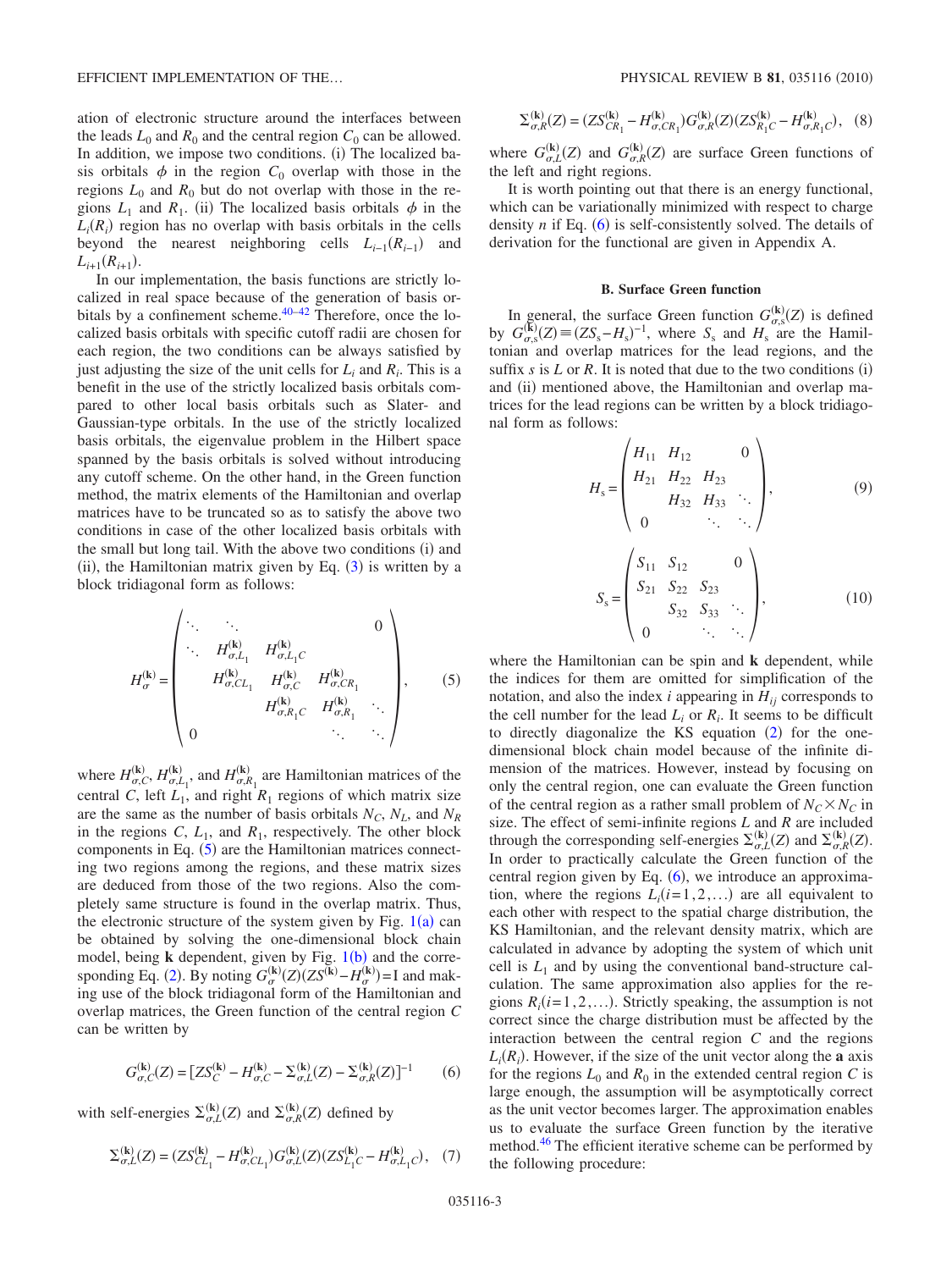$$
a_i = \epsilon_i^{-1} \alpha_i, \tag{11}
$$

$$
b_i = \epsilon_i^{-1} \beta_i, \tag{12}
$$

$$
\epsilon_{s,i+1} = \epsilon_{s,i} - \alpha_i b_i, \qquad (13)
$$

$$
\epsilon_{i+1} = \epsilon_i - \beta_i a_i - \alpha_i b_i, \qquad (14)
$$

$$
\alpha_{i+1} = \alpha_i a_i,\tag{15}
$$

$$
\beta_{i+1} = \beta_i b_i,\tag{16}
$$

with a set of initial values

$$
\epsilon_{s,0} = ZS_{11} - H_{11},\tag{17}
$$

$$
\epsilon_0 = ZS_{11} - H_{11},\tag{18}
$$

$$
\alpha_0 = -\left(ZS_{12} - H_{12}\right),\tag{19}
$$

$$
\beta_0 = - (ZS_{21} - H_{21}). \tag{20}
$$

<span id="page-3-3"></span>By the iterative calculation, in most cases, the inverse of  $\epsilon_{s,i}$ rapidly converges at a part of the surface Green function,

$$
G_{s,11} = \lim_{i \to \infty} \epsilon_{s,i}^{-1},\tag{21}
$$

where  $G_{s,11}$  is the  $(1,1)$  block element of the surface Green function  $(ZS_s - H_s)^{-1}$ . The (1,1) block element  $G_{s,11}$  of  $N_L$  $\times N_L$  (or  $N_R \times N_R$ ) in size has all the necessary information to calculate the self-energies  $\Sigma_{\sigma,L}^{(k)}(Z)$  and  $\Sigma_{\sigma,R}^{(k)}(Z)$  since there is no contribution from the other block elements because of the two conditions (i) and (ii) mentioned above. In practice, the convergence in the iterative calculation is very fast and the Frobenius norm, defined by  $(\sum_{l,l'}|(\epsilon_{s,i+1})_{ll'}-(\epsilon_{s,i})_{ll'}|^2)^{1/2}$  of  $10^{-5}$  (eV) is obtained by typically only 7 iterations.

### **C. Equilibrium density matrix**

One of practical difficulties in the implementation of the Green function method is how the equilibrium density matrix is evaluated efficiently and accurately[.15](#page-17-0)[,16,](#page-17-8)[38,](#page-17-9)[47](#page-17-16)[–51](#page-17-17) In our implementation, the equilibrium density matrix is highly efficiently computed using the contour integration method with a special treatment of the Fermi-Dirac function  $f^{39}$  $f^{39}$  $f^{39}$  If the Hamiltonian and overlap matrices associated with Eq. ([6](#page-2-1)) are **k** dependent, it turns out that the spectrum function in the Lehmann representation of the central Green function is complex number in general, as discussed in Appendix B of Ref. [39.](#page-17-10) Then, the density matrix  $\rho_{\sigma,\mathbf{R}_n}^{(eq)}$ , where one of the associated basis orbitals is in the central cell and the other is in the cell denoted by  $\mathbf{R}_n$ , is given by making use of both the retarded and advanced Green functions  $\vec{G}_{\sigma,C}^{(k)}(E+i0^+)$  and  $G_{\sigma,C}^{(k)}(E-i0^+)$  as

$$
\rho_{\sigma,\mathbf{R}_{n}}^{(eq)} = \frac{1}{V_{c}} \int_{BZ} dk^{3} (\rho_{\sigma,+}^{(\mathbf{k})} - \rho_{\sigma,-}^{(\mathbf{k})}) e^{-i\mathbf{k} \cdot \mathbf{R}_{n}}
$$
(22)

<span id="page-3-0"></span>with

<span id="page-3-1"></span>
$$
\rho_{\sigma,\pm}^{(\mathbf{k})} = \frac{i}{2\pi} \int_{-\infty}^{\infty} dE G_{\sigma,C}^{(\mathbf{k})}(E \pm i0^{+}) f(E - \mu), \tag{23}
$$

where  $V_c$  is the volume of the unit cell,  $\int_{BZ}$  represents the integration over the first Brillouin zone,  $0^+$  is a positive infinitesimal, and  $\mu$  is a chemical potential. The integration over **k** space is numerically performed by using the Monkhorst-Pack mesh.<sup>52</sup> It is also noted that the phase factor  $e^{-i\mathbf{k} \cdot \mathbf{R}_n}$  appears through Eq. ([1](#page-1-2)). If the Hamiltonian and overlap matrices are **k** independent, Eq. ([22](#page-3-0)) can be simplified into a well-known formula

$$
\rho_{\sigma,0}^{(\text{eq})} = \text{Im}\left[-\frac{1}{\pi} \int_{-\infty}^{\infty} dEG_{\sigma,C}(E + i0^+) f(E - \mu)\right].
$$
 (24)

In case of the **k**-independent problem, the simplified formula is used since the number of the evaluation of the Green function is reduced by half.

For the efficient integration in Eq.  $(23)$  $(23)$  $(23)$ , in our implementation the Fermi-Dirac function is expressed by a continued fraction representation derived from a hypergeometric function $39$  so that the structure of poles can be suitable for the integration associated with the Green function as follows:

<span id="page-3-2"></span>

where  $x = \beta(z - \mu)$  with  $\beta = \frac{1}{k_B T}$ , *T* is electronic temperature, *z* and *x* are complex variables. Also,  $z_p$  and  $R_p$  are the poles and the associated residues of the continued fraction representation  $(25)$  $(25)$  $(25)$ , which are obtained via an eigenvalue problem derived from Eq.  $(25).^{39}$  $(25).^{39}$  $(25).^{39}$  $(25).^{39}$  $(25).^{39}$  Since all the  $z_p$  are real numbers, the poles  $iz_p$  are located on the imaginary axis. One may find an interesting distribution of the poles on the complex plane that the interval between neighboring poles is uniformly located up to about 61% of the total number of poles on the half complex plane with the same interval  $2\pi$ , and from then onward it increases very rapidly as the distance between the pole and the real axis increases. The structure of the poles in Eq.  $(25)$  $(25)$  $(25)$  allows us to efficiently evaluate Eq.  $(23)$  $(23)$  $(23)$  because of the asymptotic change 1/*Z* of the Green function in the faraway region of the real axis. In other words, the denser poles are allocated for the rapidly varying range of the Green function, and the coarser for smoothly varying range. In addition, there is no ambiguity in the choice of the path in the contour integration unlike the other schemes[,15](#page-17-0)[,16](#page-17-8)[,38](#page-17-9)[,53](#page-17-19) which is one of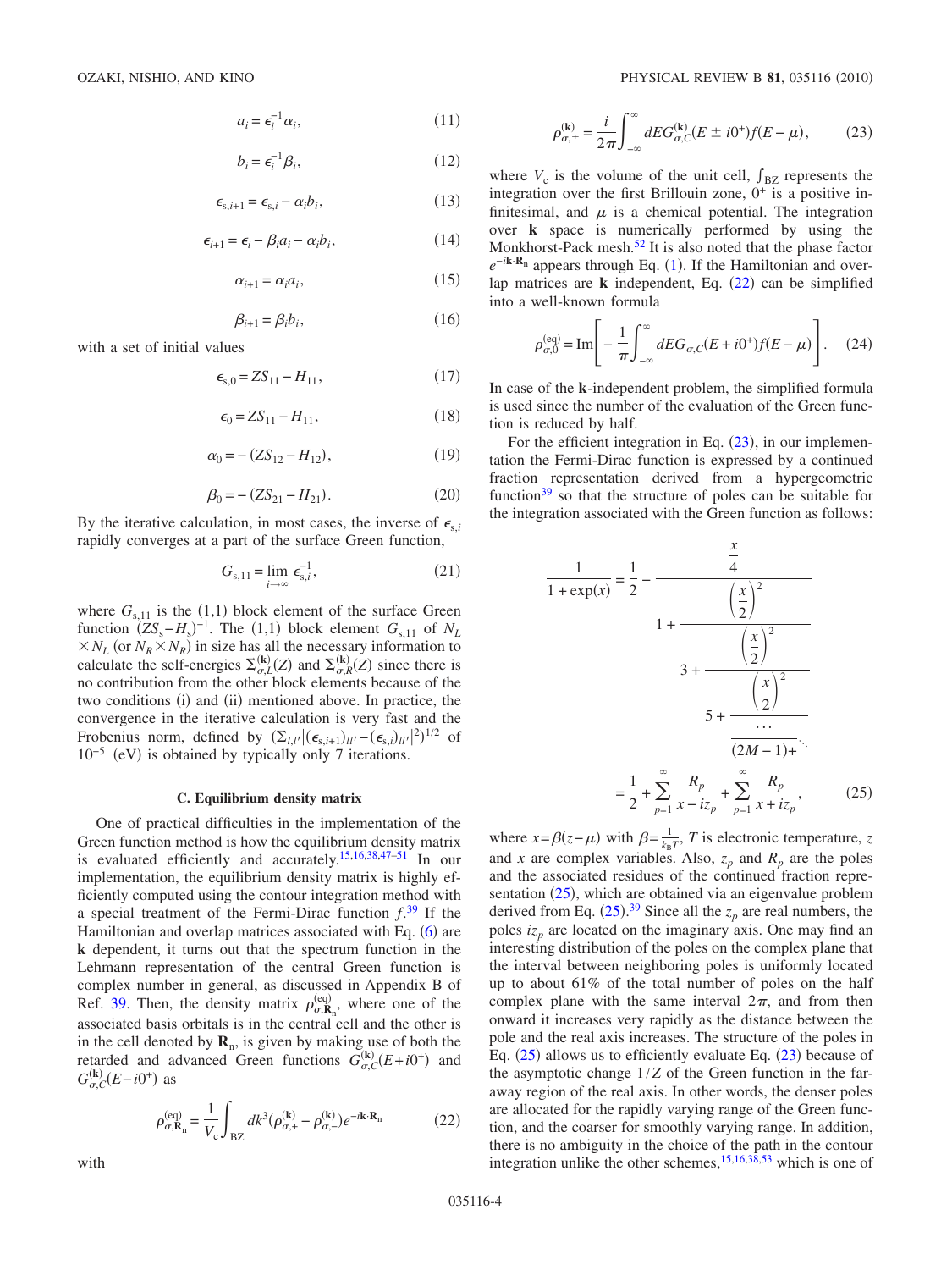advantages in our method. By terminating the summation of Eq.  $(25)$  $(25)$  $(25)$  at a finite number of poles  $N_p$ , the integration of Eq.  $(23)$  $(23)$  $(23)$  can be performed by the contour integration, where the poles in the upper and lower half planes are taken into account for the terms with plus and minus signs in Eq.  $(23)$  $(23)$  $(23)$ , respectively, and the explicit formula is given by

$$
\rho_{\sigma,\pm}^{(k)} = \pm \frac{1}{4} \mu_{\sigma}^{(k,0)} \pm \frac{1}{\beta} \sum_{p=1}^{N_p} G_{\sigma,C}^{(k)}(\alpha_p) R_p, \tag{26}
$$

<span id="page-4-0"></span>where  $\alpha_p = \mu \pm i\frac{\zeta_p}{\beta}$ , and  $\mu_{\sigma}^{(k,0)}$  is the zeroth-order moment of the Green function  $G_{\sigma,C}^{(k)}$ . The zeroth-order moment  $\mu_{\sigma}^{(k,0)}$  is easily calculated by  $\mu^{(k,0)} = iRG_{\sigma,C}^{(k)}(iR)$ , which can be derived from the moment representation of the Green function,<sup>39</sup> where *R* is a large real number and, in this study,  $10^{10}$  (eV) is used in order to make the higher-order moments negligible. Although the number of poles in the summation of Eq.  $(26)$  $(26)$  $(26)$  required for the sufficient convergence depends on the electronic temperature *T*, the fully convergent result within double precision is achieved by the use of only 100 poles in case of *T*= 600 K, as shown later.

If forces on atoms are calculated based on the conventional DFT scheme, using the nonorthogonal basis orbitals[,16](#page-17-8) the evaluation of the energy density matrix  $e_{\sigma}$  is needed. In Appendix B, we derive the calculation scheme of the equilibrium energy-density matrix  $e_{\sigma}^{(eq)}$  based on the contour integration method.

## **D. Charge density near the boundary**

Even though the basis functions we used are strictly localized in real space, there is the non-negligible contribution for the charge density near the boundary between the central and lead regions from the basis functions located in the lead regions. Note that any treatment for the contribution to the charge density has not been clarified in the other implementations.<sup>15[–21](#page-17-20)</sup> Thus, we carefully calculate the charge density in the central region by considering three contributions,

$$
n_{\sigma}(\mathbf{r}) = n_{\sigma}^{(\text{cc})}(\mathbf{r}) + 2n_{\sigma}^{(\text{sc})}(\mathbf{r}) + n_{\sigma}^{(\text{ss})}(\mathbf{r}),
$$
\n(27)

<span id="page-4-1"></span>where the suffix s is *L* or *R*, and  $n_{\sigma}^{(cc)}(\mathbf{r})$ ,  $n_{\sigma}^{(sc)}(\mathbf{r})$ , and  $n_{\sigma}^{(ss)}(\mathbf{r})$ are the charge densities contributed from the basis functions located in the central, the lead and central, and the lead regions, respectively. Note that the summation over s is not required in Eq.  $(27)$  $(27)$  $(27)$  because of the conditions  $(i)$  and  $(ii)$ . Each charge contribution is explicitly given by

<span id="page-4-2"></span>
$$
n_{\sigma}^{(cc)}(\mathbf{r}) = \sum_{\mathbf{n}} \sum_{i\alpha,j\beta} \rho_{\sigma,i\alpha,j\beta\mathbf{R}_{\mathbf{n}}}^{(eq)} \phi_{i\alpha}(\mathbf{r} - \tau_i) \phi_{j\beta}(\mathbf{r} - \tau_j - \mathbf{R}_{\mathbf{n}}),
$$
\n(28)

<span id="page-4-3"></span>
$$
n_{\sigma}^{(\rm sc)}(\mathbf{r}) = \sum_{\mathbf{n}, \mathbf{n}'} \sum_{i\alpha, j\beta} \rho_{\sigma, i\alpha \mathbf{R}_{\mathbf{n}}, j\beta \mathbf{R}_{\mathbf{n}'}}^{(\rm sc)}
$$

$$
\times \phi_{i\alpha}[\mathbf{r} - \tau_i - (\mathbf{R}_{\mathbf{n}} \pm \mathbf{a})] \phi_{j\beta}(\mathbf{r} - \tau_j - \mathbf{R}_{\mathbf{n}'}),
$$
(29)

<span id="page-4-4"></span>
$$
n_{\sigma}^{(\rm ss)}(\mathbf{r}) = \sum_{\mathbf{n}, \mathbf{n}'} \sum_{i\alpha, j\beta} \rho_{\sigma, i\alpha \mathbf{R}_{\mathbf{n}}, j\beta \mathbf{R}_{\mathbf{n}'}}^{(\rm ss)}
$$

$$
\times \phi_{i\alpha}[\mathbf{r} - \tau_i - (\mathbf{R}_{\mathbf{n}} \pm \mathbf{a})] \phi_{j\beta}[\mathbf{r} - \tau_j - (\mathbf{R}_{\mathbf{n}'} \pm \mathbf{a})],
$$
(30)

where **a** is the lattice vector of the unit cell for the  $L_0$  or  $R_0$ region along the **a** axis. The displacement of  $-a(+a)$  denotes that the basis function is placed in the  $L_1(R_1)$  region in the configuration shown in Fig. [1.](#page-1-1) The charge density given by Eq.  $(28)$  $(28)$  $(28)$  is calculated by the equilibrium density matrix  $\rho_{\sigma,i\alpha,j\beta\mathbf{R}_n}^{(\text{eq})}$  given by Eq. ([22](#page-3-0)). Although Eq. ([28](#page-4-2)) can give a finite electron density on the outside of the central cell with  $\mathbf{R}_{n}$ =0 because of the overlap of basis functions, the contribution is reflected in the central cell with  $\mathbf{R}_{n}=0$  by considering the periodicity on the **bc** plane. In the nonequilibrium case, the equilibrium density matrix is only replaced by the nonequilibrium density matrix, which will be discussed in the next section. Each term in the summations for the two contributions  $n_{\sigma}^{(sc)}(\mathbf{r})$  and  $n_{\sigma}^{(ss)}(\mathbf{r})$  survives only if the overlap of the associated two basis orbitals is not zero in the central region. Since the original central region  $C_0$  is extended by adding the  $L_0$  and  $R_0$  regions, it is expected that the density matrix elements  $\rho_{\sigma,i\alpha\mathbf{R}_{n},j\beta\mathbf{R}_{n}'}^{(sc)}$  and  $\rho_{\sigma,i\alpha\mathbf{R}_{n},j\beta\mathbf{R}_{n}'}^{(ss)}$  in Eqs. ([29](#page-4-3)) and  $(30)$  $(30)$  $(30)$  are close to those of the leads in the equilibrium condition. Therefore, the density matrix elements of the leads calculated by the conventional band-structure calculations are used for Eqs.  $(29)$  $(29)$  $(29)$  and  $(30)$  $(30)$  $(30)$ . Due to the treatment, the charge densities  $n_{\sigma}^{(sc)}(\mathbf{r})$  and  $n_{\sigma}^{(ss)}(\mathbf{r})$  are independent of the SCF iteration so that for the computational efficiency they can be computed on a numerical mesh and stored before the SCF iteration. The factor 2 for  $n_{\sigma}^{(sc)}(\mathbf{r})$  in Eq. ([27](#page-4-1)) is due to taking account of the contribution from  $n_{\sigma}^{(cs)}(\mathbf{r})$ , while the factor does not appear for  $n_{\sigma}^{(ss)}(\mathbf{r})$  since all the paired terms are included by the double summation in Eq.  $(30)$  $(30)$  $(30)$ .

We add a note that the same consideration has to be applied even for the calculation of the density of states (DOS). In this case, the contribution from off-diagonal block Green functions, connecting the central and lead regions, should be added to the DOS of the central region *C* calculated by  $G_{\sigma,C}^{(k)}(Z)$ . The off-diagonal block Green functions can be calculated from  $G_{\sigma,C}^{(k)}(Z)$  and the surface Green functions  $G_{\sigma,L_1L_1}^{(k)}(Z)$  and  $G_{\sigma,R_1R_1}^{(k)}(Z)$  by making use of the identity  $G_{\sigma}^{(k)}(Z)(ZS^{(k)}-H_{\sigma}^{(k)})=I$  as follows:

$$
G^{(k)}_{\sigma, Cs_1}(Z) = - G^{(k)}_{\sigma, C}(Z)(ZS_{Cs_1} - H^{(k)}_{\sigma, Cs_1})G^{(k)}_{\sigma, s_1 s_1}(Z), \quad (31)
$$

where s is *L* or *R*.

### **E. Hartree potential with the boundary condition**

The Hartree potential in the central region is calculated under the boundary condition that the Hartree potential at the boundary between the central *C* and  $L_1(R_1)$  regions is same as that of the lead, where the Hartree potential in both the lead regions is calculated using the conventional bandstructure calculation before the calculation of the infinite *chain* in Fig.  $1(b)$  $1(b)$  using the Green function. In our implementation, the Hartree potential for the central region with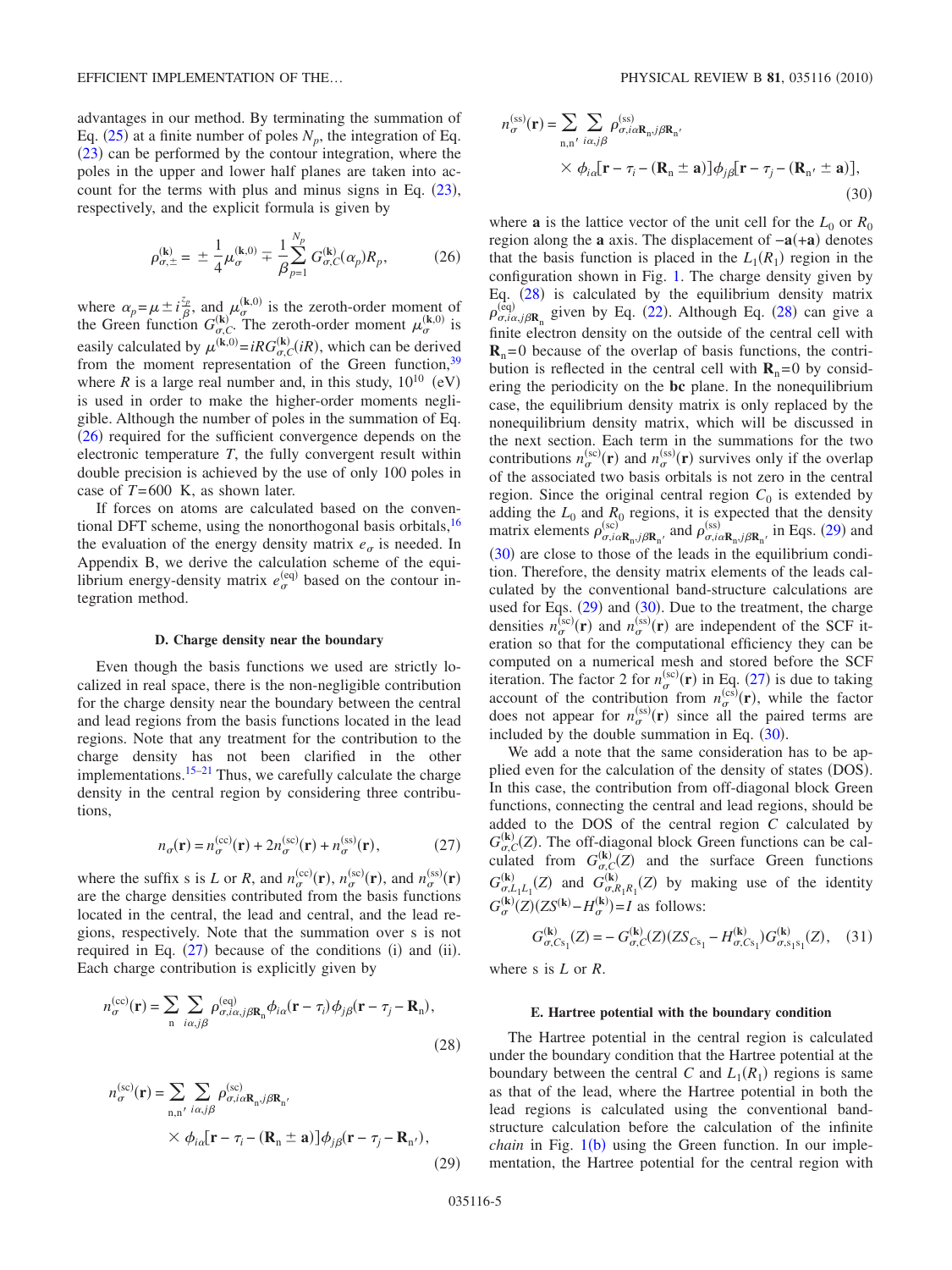the boundary condition is efficiently evaluated by a combination of the two-dimensional FFT and a finite difference method, while other schemes are used in the other implementations.<sup>15[,16](#page-17-8)</sup> The majority part of the Hartree potential in our treatment is accurately calculated by considering the neutral atom potential, which is the sum of the local potential of the pseudopotential and the Hartree potential by the confined charge for the neutralization.<sup>54</sup> The neutral atom potential depends on only the atomic structure and atomic species and has no relation with the boundary condition. The effect of the relaxation of charge distribution on the Hartree potential is taken into account by the remaining minority part of the Hartree potential  $\Delta V_H$  given by

$$
\nabla^2 \Delta V_{\rm H}(\mathbf{r}) = -4\pi \Delta n(\mathbf{r}),\tag{32}
$$

<span id="page-5-0"></span>where  $\Delta n(\mathbf{r})$  is defined by the difference between the electron density  $n(\mathbf{r}) \equiv \sum_{\sigma} n_{\sigma}(\mathbf{r})$  calculated by the Green function and the atomic electron density<sup>55</sup>  $n^{(a)}(\mathbf{r})$  calculated by superposition of each atomic electron density  $n_i^{(a)}(\mathbf{r})$  at atomic site *i* as follows:

$$
\Delta n(\mathbf{r}) = n(\mathbf{r}) - n^{(a)}(\mathbf{r}).\tag{33}
$$

<span id="page-5-1"></span>The Fourier transformation of Eq. ([32](#page-5-0)) on the *yz* plane, corresponding to the **bc** plane depicted in Fig.  $1(a)$  $1(a)$ , yields

$$
\left(\frac{d^2}{dx^2} - \mathbf{G}^2\right) \Delta \widetilde{V}_{\mathrm{H}}(x, \mathbf{G}) = -4\pi \Delta \widetilde{n}(x, \mathbf{G}),\tag{34}
$$

where  $\mathbf{G} \equiv G_b \widetilde{\mathbf{b}} + G_c \widetilde{\mathbf{c}}$  with integer numbers  $G_b$  and  $G_c$ . By approximating the second derivative in Eq.  $(34)$  $(34)$  $(34)$  with the simplest finite difference,

$$
\frac{d^2\Delta\widetilde{V}_{\mathrm{H}}(x_n)}{dx^2} \simeq \frac{\Delta\widetilde{V}_{\mathrm{H}}(x_{n+1}) - 2\Delta\widetilde{V}_{\mathrm{H}}(x_n) + \Delta\widetilde{V}_{\mathrm{H}}(x_{n-1})}{(\Delta x)^2},\tag{35}
$$

we obtain a simultaneous linear equation  $A\Delta \tilde{V} = B$  of  $(N_a$  $-1 \times (N_a - 1)$  in size with a tridiagonal matrix defined by

$$
A_{nn} = 2 + (\Delta x)^2 \mathbf{G}^2,
$$

$$
A_{n(n+1)} = A_{(n+1)n} = -1 \tag{36}
$$

<span id="page-5-2"></span>and a vector defined by

$$
B_1 = 4\pi (\Delta x)^2 \Delta \tilde{n}(x_1, \mathbf{G}) + \Delta \tilde{V}_{\text{H}}(x_0, \mathbf{G}),
$$
  

$$
B_n = 4\pi (\Delta x)^2 \Delta \tilde{n}(x_n, \mathbf{G}),
$$
  

$$
B_{N_a - 1} = 4\pi (\Delta x)^2 \Delta \tilde{n}(x_{N_a - 1}, \mathbf{G}) + \Delta \tilde{V}_{\text{H}}(x_{N_a}, \mathbf{G}),
$$
 (37)

where  $\Delta x$  is the interval between neighboring points  $x_n$  and *x<sub>n+1</sub>*, *n* runs from 1 to *N<sub>a</sub>*−1, and  $\Delta \tilde{V}_{\text{H}}(x_0, \mathbf{G})$  and  $\Delta V_H(x_{N_a}, \mathbf{G})$  are the boundary conditions. Since the lattice vector of the extended central region *C* along the **a** axis is divided by  $N_a$  for the discretization, the positions  $x_0$  and  $x_N$ are situated at the boundary, along the **a** axis, of the unit cell of the central region *C*. Thus,  $\Delta \tilde{V}_{\text{H}}(x_0, \mathbf{G})$  and  $\Delta \tilde{V}_{\text{H}}(x_{N_a}, \mathbf{G})$ can be calculated from the Hartree potential at the left boundaries along the **a** axis of the left and right leads, respectively. After solving the simultaneous linear equations for all the **G** points, the inverse two-dimensional FFT on the **bc** plane yields the difference Hartree potential  $\Delta V_H$  under the boundary conditions. It is apparent that there is no ambiguity for the inclusion of the boundary conditions in the method. Although the treatment can be easily extended to the higher-order finite difference to the second derivative, we restrict ourselves to the simplest case in the implementation because of its sufficient accuracy. Employing FFT for twodimensional Fourier transformation, the whole computational effort to solve the Poisson equation  $(32)$  $(32)$  $(32)$  under the boundary conditions is estimated to be  $\sim N_a \times N_b \log(N_b)$  $\times N_c \log(N_c)$ , which is slightly superior to that of the threedimensional FFT, where  $N_a$ ,  $N_b$ , and  $N_c$  are the number of meshes for the discretization along the **a**, **b**, and **c** axes.

#### **F. Hamiltonian and overlap matrix elements**

Our implementation of the NEGF method with DFT is based on the strictly localized PAOs (Refs. [40–](#page-17-11)[42](#page-17-12)) and a norm-conserving pseudopotential method.<sup>56</sup> Within the scheme, the calculation of the matrix elements, such as the overlap and kinetic-energy integrals, consisting of two center integrals, is performed using a Fourier transform method, $57$ while the other matrix elements for  $V_{\text{xc}}$  and  $\Delta V_{\text{H}}$ , which cannot be decomposed into two center integrals, are evaluated by the numerical integration on the regular mesh in real space.<sup>58</sup> The further details on how the elements of the Hamiltonian and overlap matrices are calculated can be found in Ref. [54.](#page-17-21)

In addition to the above evaluation of the Hamiltonian and overlap matrix elements, the Hamiltonian matrix elements associated with the basis orbitals situated at near the boundary are treated in a special way, as explained below. If the tails of two basis orbitals located on atoms in the central region *C* go beyond the boundary between the central and the lead regions, the associated Hamiltonian matrix element is replaced by the corresponding element in the lead region calculated by the conventional band-structure calculation. The case can happen only if the two basis orbitals are located in the region  $L_0(R_0)$  because of the condition (i) so that the replacement of the Hamiltonian matrix element can be always possible. The replacement is made by assuming that the potential profile near the boundary is similar to that near the boundary between the regions  $L_1(R_1)$  and  $L_2(R_2)$  and can be justified if the size of the region  $L_0(R_0)$  is large enough.

#### **G. Charge mixing**

Compared to conventional band-structure calculations, it seems that the NEGF method tends to suffer from difficulty in obtaining the SCF convergence. Our observation in several cases suggests that the difficulty may come from charge sloshing along the **a** axis, during the SCF iteration. The difference Hartree potential  $\Delta V_H$  changes largely by imposition of the boundary condition even for a small variation in the charge-density distribution, resulting in a serious charge sloshing along the **a** axis. Thus, we consider suppression of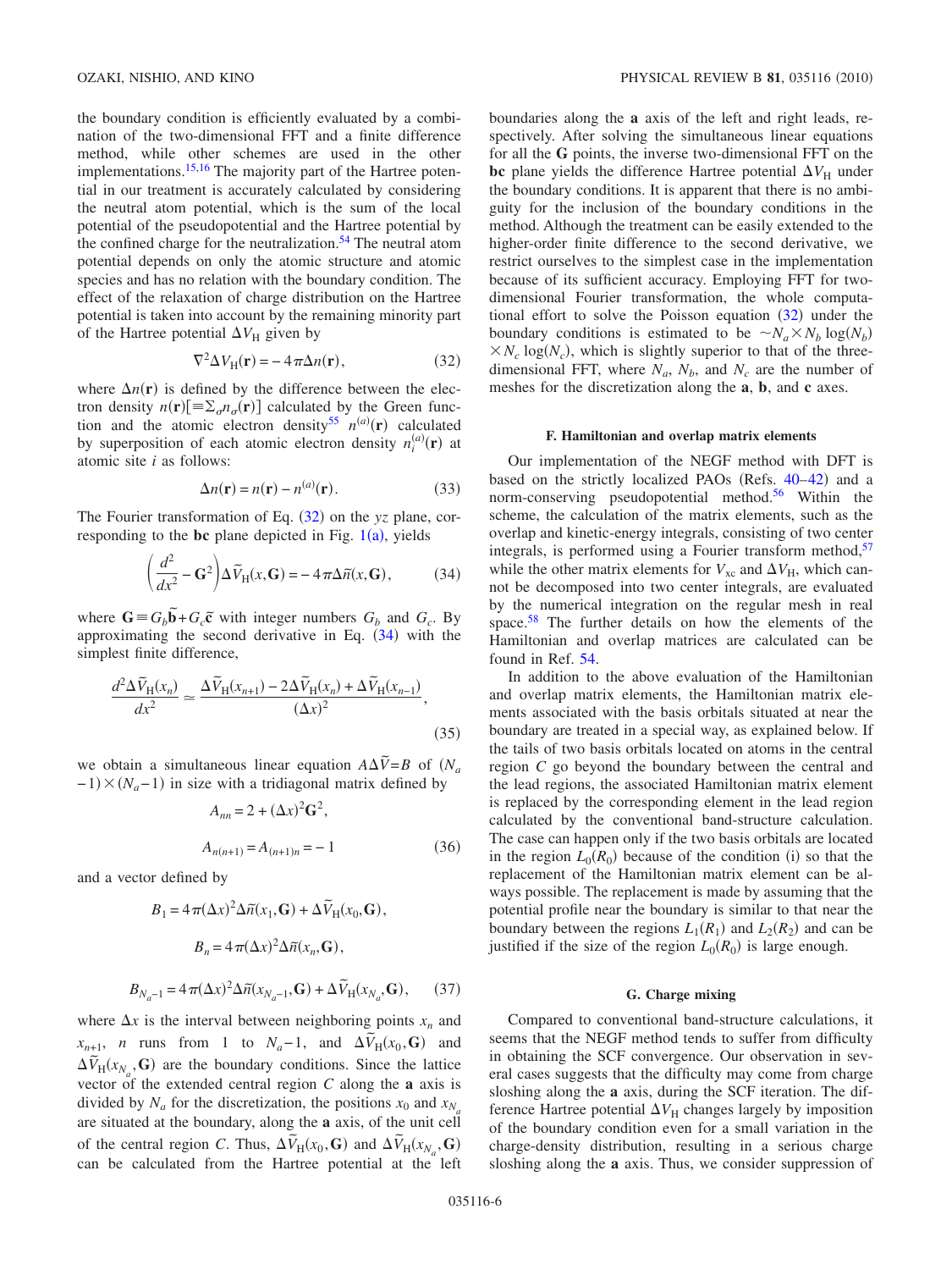<span id="page-6-1"></span>the charge sloshing along the **a** axis by introducing the following weight factor *w*:

$$
w(x_i, \mathbf{G}) = g(x_i) \left( \frac{|\mathbf{G}|^2 + \kappa_1 |\mathbf{G}_0|^2}{|\mathbf{G}|^2 + \kappa_0 |\mathbf{G}_0|^2} \right),\tag{38}
$$

where  $|G_0|$  is a smaller one of either  $|\tilde{b}|$  or  $|\tilde{c}|$ , and  $\kappa_0$  and  $\kappa_1$ are adjustable parameters, while keeping  $\kappa_0 \leq \kappa_1$ . The prefactor  $g(x_i)$  is given by

$$
g(x_i) = \begin{cases} \xi |d_L(x_i) - d_R(x_i)| + 1 & \mathbf{G} = 0\\ 1 & \text{otherwise,} \end{cases}
$$
 (39)

with definitions

$$
d_L(x_i) = \sum_{k=0}^{i-1} \Delta \tilde{n}_{\rm H}(x_k, \mathbf{G} = 0),
$$
 (40)

$$
d_R(x_i) = \sum_{k=i+1}^{N_a - 1} \Delta \tilde{n}_{\text{H}}(x_k, \mathbf{G} = 0),
$$
 (41)

where  $\xi$  is an adjustable parameter. Noting that  $\Delta \tilde{n}_{\text{H}}(x_k, \mathbf{G})$  $= 0$ ) is the number of difference electron density of each layer indexed by *k* and that the Coulomb potential induced by each charged layer depends linearly on the distance from the layer, one can notice that  $|d_L(x_i) - d_R(x_i)|$  is proportional to the electric field at position  $i$ . Therefore, Eq.  $(38)$  $(38)$  $(38)$  takes charge density under a large electric field into significant account in addition to the suppression of the charge sloshing in the **bc** plane in a sense by the Kerker method.<sup>59</sup> In our implementation, the weight factor given by Eq.  $(38)$  $(38)$  $(38)$  is combined with the Kerker method $59$  and the residual minimiza-tion method in a direct inversion iterative subspace (Ref. [60](#page-17-27)) with substantial improvement.

A technical remark should also be added to avoid a local trap problem in the SCF calculation. In systems having a long **a** axis, an unphysical charge distribution, corresponding to a large charge separation in real space, tends to be obtained even after achieving the self-consistency. In this case, the Hamiltonian of the central region *C* at the first SCF iteration, which is calculated via superposition of atomic charge density, is far from the self-consistently converged one, while the Hamiltonian matrix used in the calculation for the self-energy is determined in a self-consistent manner beforehand. The inconsistency between the two matrices tends to produce an unphysical charge distribution at the first SCF iteration. Once the situation happens at the first SCF iteration, in many cases the electronic structure keeps trapped during the subsequent SCF iteration, which is a serious problem in practical applications. However, the local trap problem can be overcome by a simple scheme that the first few SCF iterations are performed by using the conventional band scheme and then onward the solver is switched from the band scheme to the NEGF method. In the band-structure calculation for the first few iterations, such an unphysical charge distribution does not appear due to no self-energy involved. In most cases, we find that the simple scheme works well to avoid the local trap problem in the SCF convergence.

## **III. NONEQUILIBRIUM STATE**

### **A. Nonequilibrium density matrix**

<span id="page-6-0"></span>Based on the NEGF theory mainly developed by Schwinger<sup>1</sup> and Keldysh,<sup>2</sup> the density matrix in the nonequilibrium state of the central region is evaluated by  $15,16,19,20$  $15,16,19,20$  $15,16,19,20$  $15,16,19,20$ 

$$
\rho_{\sigma,\mathbf{R}_{n}}^{(\text{neq})} = \rho_{\sigma,\mathbf{R}_{n}}^{(\text{eq})} + \Delta \rho_{\sigma,\mathbf{R}_{n}}.
$$
\n(42)

<span id="page-6-5"></span><span id="page-6-2"></span>In addition to the equilibrium density matrix  $\rho_{\sigma,\mathbf{R}_n}^{(eq)}$  given by Eq.  $(22)$  $(22)$  $(22)$ , a correction term defined by

$$
\Delta \rho_{\sigma, \mathbf{R}_{n}} = \frac{1}{V_c} \int_{BZ} dk^3 \Delta \rho_{\sigma}^{(\mathbf{k})} e^{-i\mathbf{k} \cdot \mathbf{R}_{n}}
$$
(43)

is taken into account, where  $\Delta \rho_{\sigma}^{(k)}$  is defined by

<span id="page-6-3"></span>
$$
\Delta \rho_{\sigma}^{(\mathbf{k})} = \frac{1}{2\pi} \int_{-\infty}^{\infty} dE G_{\sigma,C}^{(\mathbf{k})}(E + i\epsilon) \Gamma_{\sigma,s_1}^{(\mathbf{k})}(E) G_{\sigma,C}^{(\mathbf{k})}(E - i\epsilon) \Delta f(E),
$$
\n(44)

with

$$
\Gamma_{\sigma,s_1}^{(\mathbf{k})}(E) = i[\Sigma_{\sigma,s_1}^{(\mathbf{k})}(E+i\epsilon) - \Sigma_{\sigma,s_1}^{(\mathbf{k})}(E-i\epsilon)] \tag{45}
$$

<span id="page-6-4"></span>and

$$
\Delta f(E) = f(E - \mu_{s_1}) - f(E - \mu_{s_2}). \tag{46}
$$

Either the left  $\mu_L$  or right chemical potential  $\mu_R$ , which is lower than the other is used for the calculation of the equilibrium density matrix in Eq.  $(42)$  $(42)$  $(42)$ . As well, in Eqs.  $(44)$  $(44)$  $(44)$ and ([46](#page-6-4)), the chemical potentials are given by the rule that  $s_1=R$  and  $s_2=L$  if  $\mu_L < \mu_R$  and  $s_1=L$  and  $s_2=R$  if  $\mu_R \leq \mu_L$ . Starting from the NEGF theory, the formula  $[Eq. (42)]$  $[Eq. (42)]$  $[Eq. (42)]$  may be derived by introducing two assumptions. The first assumption is that the occupation of the wave functions incoming from the left (right) region still obeys the Fermi-Dirac function with the left (right) chemical potential even in the central region. The assumption can be justified within at least the one-particle picture since the same result can be obtained from the Lippmann-Schwinger equation for a noninteracting system.[5,](#page-16-13)[15](#page-17-0)[,61](#page-17-30) The second assumption is that in the central region, the states in the energy regime below the lower chemical potential is in equilibrium due to the other physical obstacles, such as the electron-phonon<sup>26[–31](#page-17-3)</sup> and electronelectron interactions, $32-35$  which are not considered explicitly in our implementation, although the definite role of those obstacles is obscure as for the occupation of the states. The second assumption allows electrons to occupy in highly localized states below the lower chemical potential through the first term of Eq.  $(42)$  $(42)$  $(42)$ . Only the states in the energy regime between two chemical potentials are treated as in the nonequilibrium condition in which the contribution of the wave functions incoming from the lead with the higher chemical potential is taken into account to form the correction term given by Eq.  $(43)$  $(43)$  $(43)$ .

The integrand in Eq.  $(44)$  $(44)$  $(44)$  is not analytic apart from the real axis since the integrand is a function of both  $Z(=E+i\epsilon)$ and *Z* . Thus, one cannot apply the contour integration method that we use for the equilibrium density matrix. Instead, a simple rectangular quadrature scheme is applied to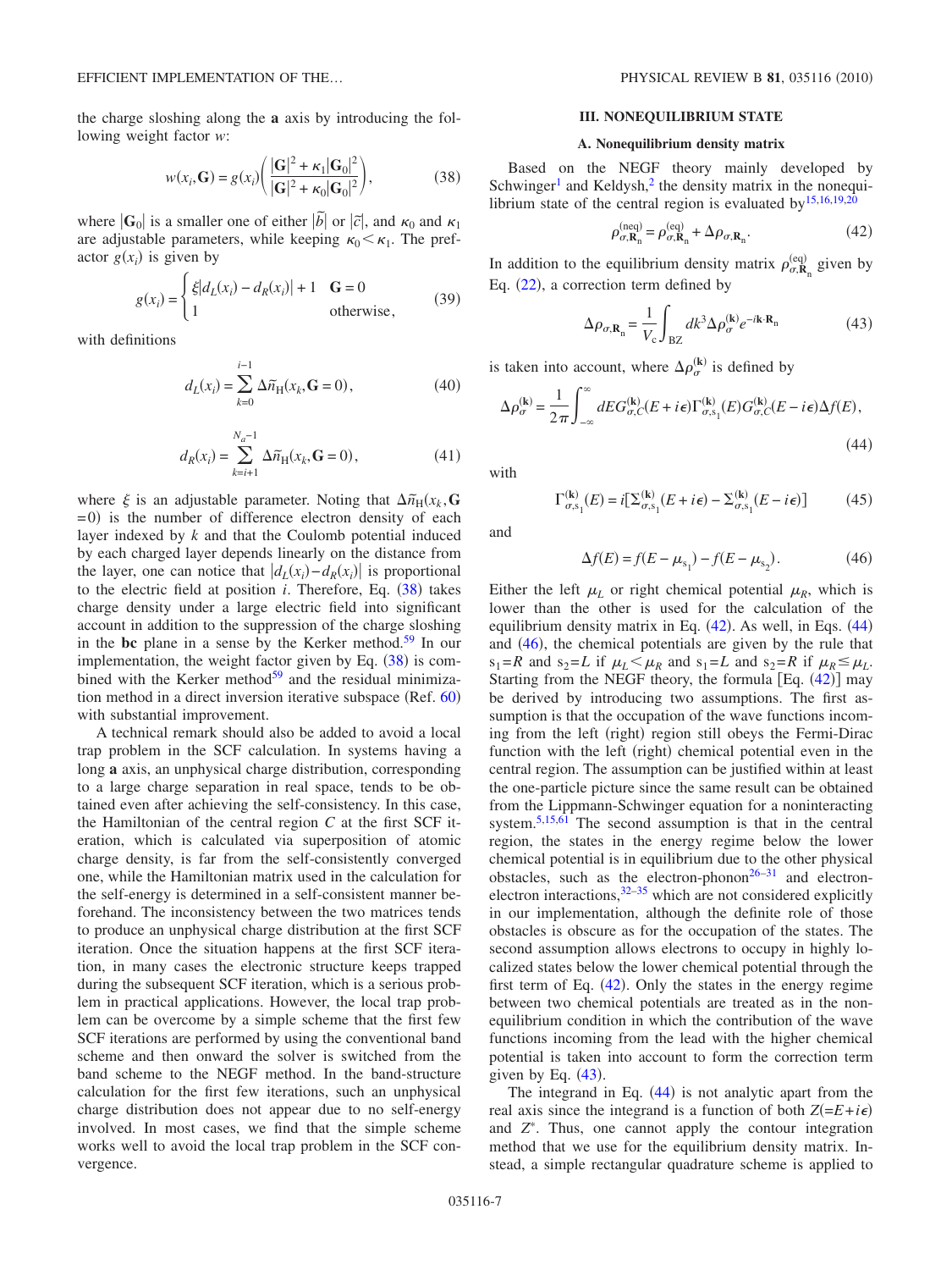the integration of Eq.  $(44)$  $(44)$  $(44)$  on the real axis with a small imaginary part  $\epsilon$ . Since the integrand contains the difference between two Fermi-Dirac functions, the energy range for the integration can be effectively reduced to a narrow range that the difference is larger than a threshold, where the threshold of  $10^{-12}$  is used in this study. With the threshold and the step width of  $0.01$  (eV), the number of meshes on the real axis is 152 for  $|\mu_L - \mu_R| = 0.1$  (eV) at *T*=300 K. The convergence speed depends on the shape of the integrand and how large  $\epsilon$ is employed for smearing the integrand, which will be discussed later.

#### **B. Source-drain and gate bias voltages**

The source-drain bias voltage applied to the left and right leads is easily incorporated by adding a constant electric potential  $V<sub>b</sub>$  to the Hartree potential in the right lead region. The effect of the bias voltage appears at three places. The first effect is that the Hamiltonian matrix in the right region given by Eq.  $(9)$  $(9)$  $(9)$  is replaced using Eq.  $(10)$  $(10)$  $(10)$  as

$$
H_R \to H_R + V_b S_R. \tag{47}
$$

This can be easily confirmed by noting that the matrix elements for the constant potential  $V_b$  is  $V_b S_R$ . The off-diagonal block elements  $H_{\sigma,CL_1}^{(\mathbf{k})}$ ,  $H_{\sigma,L_1}^{(\mathbf{k})}$   $H_{\sigma,CR_1}^{(\mathbf{k})}$ , and  $H_{\sigma,R_1}^{(\mathbf{k})}$ , appearing Eqs.  $(7)$  $(7)$  $(7)$  and  $(8)$  $(8)$  $(8)$ , are also replaced in the same way. The second effect is that the chemical potential of the right lead is replaced as

$$
\mu_R \to \mu_R + V_b. \tag{48}
$$

The treatment is made so that the first replacement can be regarded as just shifting the origin of energy in the right lead. The last effect is that the boundary condition in Eq.  $(37)$  $(37)$  $(37)$  is replaced as

$$
\Delta V_{\rm H}(x_{N_a}, \mathbf{G}) \to \Delta V_{\rm H}'(x_{N_a}, \mathbf{G}),\tag{49}
$$

<span id="page-7-1"></span>where  $\Delta V'_{\text{H}}(x_{N_a}, \mathbf{G})$  is calculated by the Fourier transformation on the **bc** plane for  $\Delta V_H$  at  $x_{N_a}$  plus  $V_b$ . Since only the difference of the bias voltages applied to the left and right leads affects the result, one can consider the replacements on only the right lead at the three places, as shown above. It is noted that the replacement by Eq.  $(49)$  $(49)$  $(49)$  corresponds to adding a linear potential  $ax + b$  to the Hartree potential in the central region *C*, where *a* and *b* are determined by the boundary conditions  $\Delta V'_{\text{H}}(x_{N_a}, \mathbf{G})$  and  $\Delta V_{\text{H}}(x_0, \mathbf{G})$ .

<span id="page-7-2"></span>In our implementation, the gate voltage  $V_g(x)$  is treated by adding an electric potential defined by

$$
V_{g}(x) = V_{g}^{(0)} \exp\left[-\left(\frac{x - x_{c}}{d}\right)^{8}\right],
$$
 (50)

where  $V_g^{(0)}$  is a constant value corresponding to the gate voltage,  $x_c$  is the center of the region  $C_0$ , and *d* is the length of the unit vector along **a** axis for the region  $C_0$ . Due to the form of Eq.  $(50)$  $(50)$  $(50)$ , the applied gate voltage affects mainly the region  $C_0$  in the central region *C*. The electric potential may resemble the potential produced by the image charges. $62$ 

### **C. Transmission and current**

The spin-resolved transmission is evaluated by the Landauer formula for the noninteracting central region *C* connected with two leads

$$
T_{\sigma}(E) = \frac{1}{V_{\rm c}} \int_{\rm BZ} dk^3 T_{\sigma}^{(\mathbf{k})}(E), \qquad (51)
$$

<span id="page-7-4"></span>where  $T_{\sigma}^{(k)}(E)$  is the spin- and **k**-resolved transmission defined by

$$
T_{\sigma}^{(\mathbf{k})}(E) = \text{Tr}[\Gamma_{\sigma,\mathbf{L}_{1}}^{(\mathbf{k})}(E)G_{\sigma,C}^{(\mathbf{k})}(E+i\epsilon)\Gamma_{\sigma,\mathbf{R}_{1}}^{(\mathbf{k})}(E)G_{\sigma,C}^{(\mathbf{k})}(E-i\epsilon)].
$$
\n(52)

<span id="page-7-3"></span>Using the transmission formula, the current is evaluated by

$$
I_{\sigma} = \frac{e}{h} \int dE T_{\sigma}(E) \Delta f(E). \tag{53}
$$

The formula can be derived by starting from a more general formula of the current for the interacting central region *C* and by replacing the involved Green functions with the noninteracting Green functions, as shown by Meir and Wingreen. $^{63}$  We perform the integration in Eq. ([53](#page-7-3)) on the real axis with a small imaginary part  $\epsilon$  by the same way as for the nonequilibrium density matrix of Eq.  $(44)$  $(44)$  $(44)$ .

### **IV. NUMERICAL RESULTS**

#### **A. Computational details**

<span id="page-7-0"></span>All the calculations in this study were performed by the DFT code OPENMX.<sup>[64](#page-17-33)</sup> The PAOs centered on atomic sites are used as basis functions. $40-42$  The PAO basis functions we used, generated by a confinement scheme,  $40,41$  $40,41$  are specified by H5.5-*s*2, C4.5-*s*2*p*2, O5.0-*s*2*p*2*d*1, Fe5.0-*s*2*p*2*d*1, Mg5.5-*s*2*p*2, La7.0-*s*3*p*2*d*1*f*1, Sr7.0-*s*3*p*2*d*1*f*1, and Mn6.0-*s*3*p*2*d*2, where the abbreviation of basis functions, such as C4.5-*s*2*p*2, represents that C stands for the atomic symbol, 4.5 the cutoff radius (bohr) in the generation by the confinement scheme, and *s*2*p*2 means the employment of two primitive orbitals for each of *s* and *p* orbitals. Normconserving pseudopotentials are used in a separable form with multiple projectors to replace the deep core potential into a shallow potential.<sup>56</sup> Also, a local-density approximation (LDA) to the exchange-correlation potential is employed, $65$  while a generalized gradient approximation (GGA) (Ref. [66](#page-17-36)) is used only for calculations of the  $LaMnO<sub>3</sub>/SrMnO<sub>3</sub>$  superlattice. The real-space grid techniques are used with the cutoff energies of 120–200 Ry in numerical integrations and the solution of Poisson equation using FFT.<sup>58</sup> In addition, the projector expansion method is employed in the calculation of three-center integrals for the deep neutral atom potentials.<sup>54</sup>

#### **B. Convergence properties**

The accuracy and efficiency of the implementation are mainly determined by the evaluation of density matrix given by Eq.  $(42)$  $(42)$  $(42)$ , which consists of two contributions: the equilibrium and nonequilibrium terms given by Eqs.  $(22)$  $(22)$  $(22)$  and  $(43)$  $(43)$  $(43)$ ,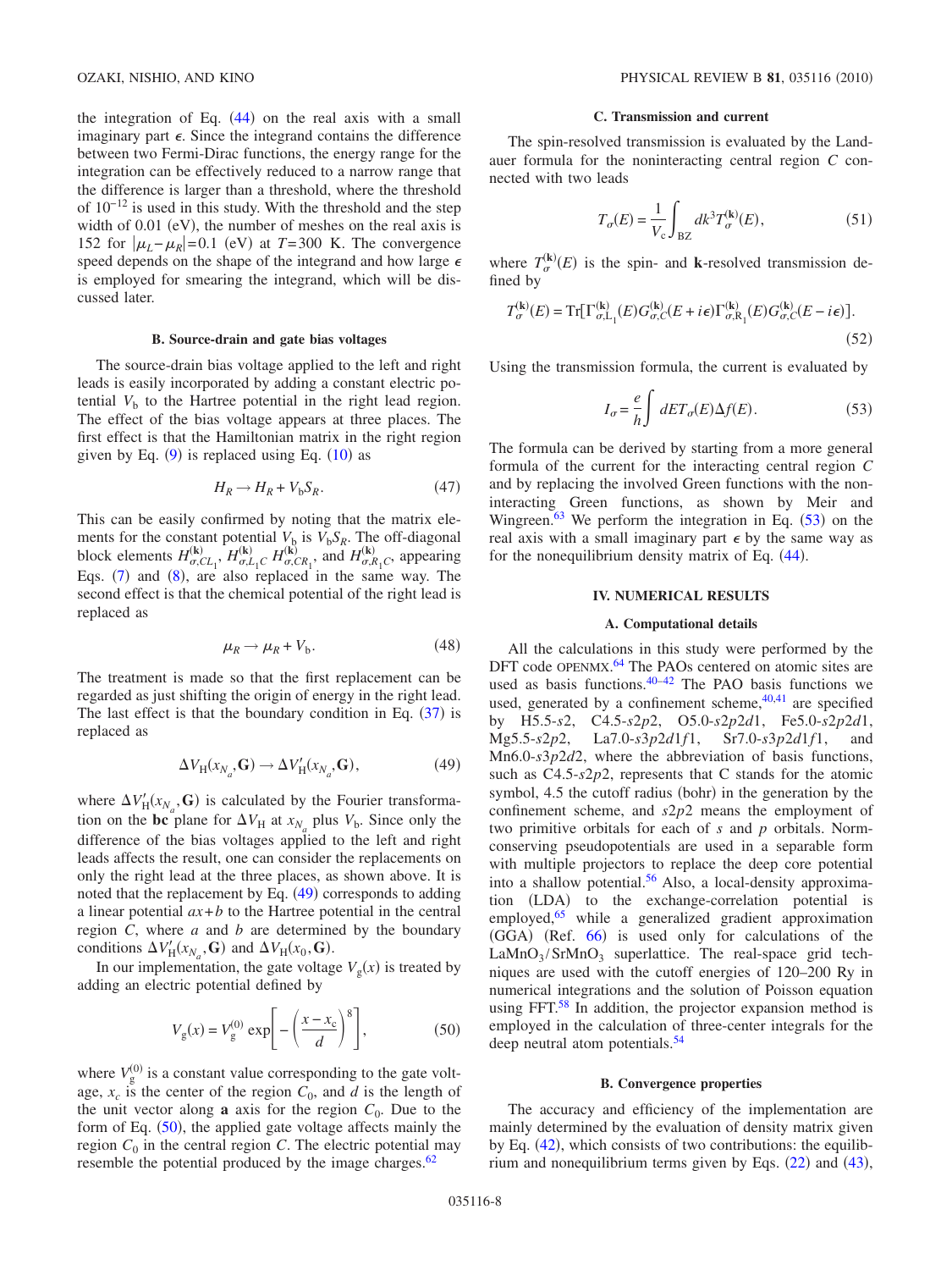<span id="page-8-0"></span>

FIG. 2. (Color online) (a) Absolute error in  $(E_{\text{tot}}-E_{\text{self}})$  per atom of a linear carbon chain with a bond length of 1.4 Å under the zero-bias voltage at electronic temperature of 300, 600, and 1200 K, where the regions  $L_0$ ,  $R_0$ , and  $C_0$  contain four carbon atoms, respectively. For comparison, the same calculation *(closed contour)* using a closed contour method (Refs. [16](#page-17-8) and [67](#page-17-37)) is also shown for *T* = 600 K. The definitions of  $E_{\text{tot}}$  and  $E_{\text{self}}$  are found in Appendix A. The reference values are obtained from calculations with a large number of poles. (b) Total DOS of the carbon linear chain, calculated by the conventional band-structure calculation (solid line) and the EGF method (dotted line), under the zero-bias voltage at 300 K, where 160 poles are used for the integration of the equilibrium density matrix. It is hard to distinguish two lines due to the nearly equivalent results.

respectively. In this section, we discuss the convergence properties of the equilibrium and nonequilibrium terms in the density matrix as a function of numerical parameters.

Since the majority part of the density matrix given by Eq.  $(42)$  $(42)$  $(42)$  is the equilibrium contribution, let us first discuss convergency of the equilibrium density matrix as a function of poles. The absolute error in  $(E_{\text{tot}}-E_{\text{self}})$  of a carbon linear chain is shown in Fig.  $2(a)$  $2(a)$  as a function of the number of poles in order to illustrate the convergence property for the equilibrium density matrix under zero-bias voltage, where ( $E$ <sub>tot</sub>− $E$ <sub>self</sub>) can be regarded as a conventional expression of the total energy in DFT, and the definitions of the two energy terms  $E_{\text{tot}}$  and  $E_{\text{self}}$  with the Fermi-Dirac function are given in Appendix A. For comparison, the result calculated by a closed contour method is also shown. $16,67$  $16,67$  One can see that the accuracy of  $10^{-8}$  eV per atom is obtained using 140, 100, and 70 poles for the electronic temperature of 300, 600, and 1200 K, respectively, while about 400 energy points are needed to obtain the same accuracy using the closed contour method at  $600 \text{ K}$ .<sup>16</sup> For most cases, we find that the convergence rate is similar to the case shown in Fig.  $2(a)$  $2(a)$ . In general, the number of poles to achieve the accuracy of 10−8 eV per atom must be proportional to the inverse of *T* since the

interval between neighboring poles of the continued fraction given by Eq. ([25](#page-3-2)) is scaled by  $k_B T$ . This fact implies that the computational effort increases as the electronic temperature decreases. However, we generally use electronic temperature from 300 to 1000 K for practical calculations, which means that the use of 100 poles is enough for practical purposes. Therefore, it can be concluded that the most contribution of the density matrix can be very accurately evaluated with a small number of poles, i.e., 100.

To demonstrate the proper treatment of the boundary between the lead and the central regions in our implementation, in Fig.  $2(b)$  $2(b)$  we show a comparison between the conventional band structure and the EGF calculations with respect to DOS of the carbon linear chain. The comparison provides a severe test to check whether the EGF method is properly implemented or not. It can be confirmed that DOS calculated by the EGF method is nearly equivalent to that by the conventional band-structure calculation, which clearly shows the proper treatment of the boundary between the lead and the central regions in our scheme.

As explained before, the integration of Eq. ([44](#page-6-3)) required for the evaluation of the nonequilibrium term in the density matrix has to be performed on the real axis with a small imaginary part because contour integration schemes may not be applied due to the nonanalytic nature of the integrand. The treatment might suffer from numerical instabilities in the SCF iteration since the integrand can rapidly vary due to the existence of poles of Green function located on the real axis. A remedy to avoid the numerical problem is to smear the Green function by introducing a relatively large imaginary part[.15,](#page-17-0)[16](#page-17-8)[,19](#page-17-28)[,20](#page-17-29)

To investigate convergency of the nonequilibrium term in the density matrix, in Fig.  $3(a)$  $3(a)$  we show the absolute error in  $(E<sub>tot</sub> – E<sub>self</sub>)$  of the same infinite carbon chain as in Fig. [2,](#page-8-0) but under a finite bias voltage of 0.5 eV as a function of the number of regular grid points used for the evaluation of the nonequilibrium term in the density matrix given by Eqs. ([43](#page-6-5)) and ([44](#page-6-3)). We also tested the Gauss-Legendre quadrature for the integration of the nonequilibrium term besides the integration using the regular grid but found that the convergence rate of the Gauss-Legendre quadrature is rather slower than the simple scheme possibly due to the spiky structure of the integrand. Thus, we have decided to use the simple scheme using the regular grid. As expected, it turns out that the number of grid points to achieve the accuracy of 10−8 eV per atom increases as the imaginary part becomes smaller. However, the accuracy of  $10^{-8}$  eV is attainable using about 100 grid points in case of the imaginary part of 0.01 eV, while a few thousands grid points have to be used to achieve the same accuracy for the imaginary part of 0.000 1 eV.

Although the accuracy of  $10^{-8}$  eV can be achieved by introducing the smearing scheme, however, one may consider that results can be affected by the introduction of an imaginary part. In order to find a compromise between the accuracy and efficiency, the Mulliken population of the carbon linear chain under the finite bias voltage of 0.5 eV is shown in Fig.  $3(b)$  $3(b)$ . We see that the use of the imaginary part of 0.01 eV gives a result comparable to that obtained by the use of 0.000 1 eV. Thus, the imaginary part of 0.01 eV can be a compromise between the accuracy and efficiency in this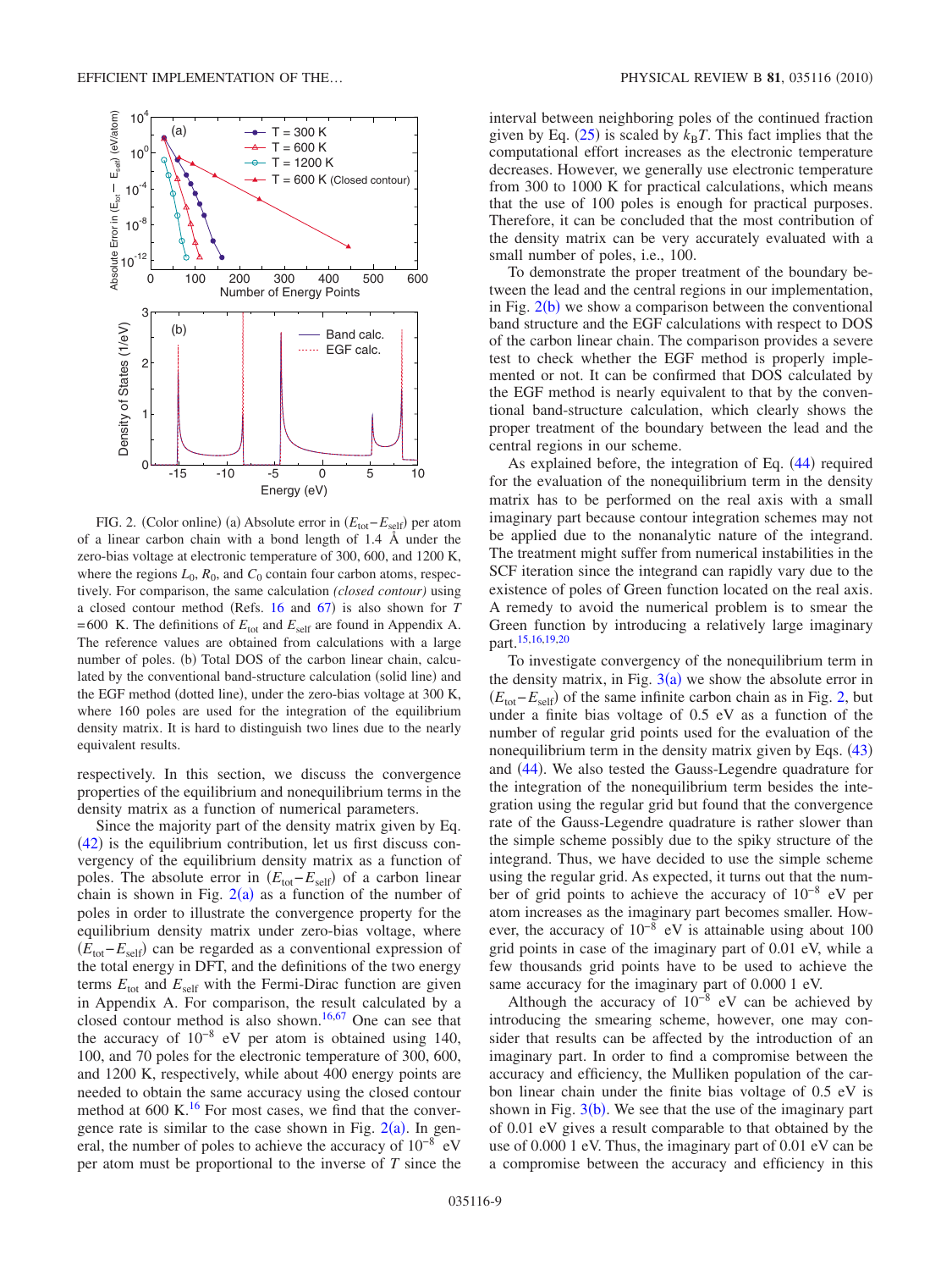<span id="page-9-0"></span>

FIG. 3. (Color online) (a) Absolute error in  $(E<sub>tot</sub>−E<sub>self</sub>)$  per atom of the same linear carbon chain, as in Fig. [2,](#page-8-0) calculated by various imaginary parts, under a finite bias voltage of 0.5 V, where the other calculation conditions are same as for Fig.  $2(b)$  $2(b)$ . The number pointed by the arrow denotes a grid spacing (eV) corresponding to the number of grid points. The reference values are obtained from calculations with a large number of grid points. (b) Mulliken populations in the carbon chain. The sequential numbers 1 and 12 correspond to the most left- and right-hand side atoms in the central region *C*, respectively.

case. As a result, one can find that the energy points of 200 100 and 100 for the equilibrium and nonequilibrium density matrices, respectively) are enough to achieve the accuracy of  $10^{-8}$  eV per atom in  $(E_{\text{tot}}-E_{\text{self}})$  at 600 K. However, it should be mentioned that a proper choice of the imaginary part must depend on the electronic structure of systems, and the careful consideration must be taken into account especially for a case that the spiky DOS appears in between two chemical potentials of the leads, while for the equilibrium part of the density matrix, the convergence property is insensitive to the electronic structure.

We also note that the accurate evaluation of the density matrix makes the SCF calculation stable even under a finite bias voltage. In fact, for the case with the bias voltage of 0.5 V the number of the SCF iterations to achieve the residual norm of  $10^{-11}$  for the charge-density difference is 29, which is nearly equivalent to that, 30, for the zero-bias case.

#### **C. Interpolation of the effect by the bias voltage**

Since for large-scale systems, it is very time consuming to perform the SCF calculation at each bias voltage, here we propose an interpolation scheme to reduce the computational cost in the calculations by the NEGF method. The interpolation scheme is performed in the following way: (i) the SCF calculations are performed for a few bias voltages, which are selected in the regime of the bias voltage of interest; (ii) when the transmission and current are calculated, a linear interpolation is made for the Hamiltonian block elements  $H_{\sigma,C}^{(k)}$  and  $H_{\sigma,R}^{(k)}$  of the central scattering region and the right lead, and the chemical potential  $\mu_R$  of the right lead by

<span id="page-9-1"></span>
$$
H_{\sigma,C}^{(k)} = \lambda H_{\sigma,C}^{(k,1)} + (1 - \lambda) H_{\sigma,C}^{(k,2)},
$$
\n(54)

$$
H_{\sigma,R}^{(k)} = \lambda H_{\sigma,R}^{(k,1)} + (1 - \lambda) H_{\sigma,R}^{(k,2)},
$$
\n(55)

$$
\mu_R = \lambda \mu_R^{(1)} + (1 - \lambda) \mu_R^{(2)},
$$
\n(56)

<span id="page-9-2"></span>where the indices 1 and 2 in the superscript mean that the quantities are calculated or used at the corresponding bias voltages, where the SCF calculations are performed beforehand. Note that it is also possible to perform the interpolation for **k**-independent Hamiltonian matrix elements instead of Eqs.  $(54)$  $(54)$  $(54)$  and  $(55)$  $(55)$  $(55)$ . In general,  $\lambda$  should range from 0 to 1 for the moderate interpolation. A comparison between the fully self-consistent and the interpolated results is shown with respect to the current and transmission in the linear carbon chain in Figs.  $4(a)$  $4(a)$  and  $4(b)$ . In this case, the SCF calculations at three bias voltages of 0, 0.5, and 1.0 V are performed, and the results at the other bias voltages are obtained by the interpolation scheme. For comparison, we also calculate the currents via the SCF calculations at all the bias voltages. It is confirmed that the simple interpolation scheme gives notably accurate results for both the calculations of the current and transmission. Although the proper selection of bias voltages used for the SCF calculations may depend on systems, the result suggests that the simple scheme is very useful to interpolate the effect of the bias voltage while keeping the accuracy of the calculations.

#### **D. Applications**

#### *1. Zigzag graphene nanoribbons*

As an illustration of our implementation, we investigate transport properties of zig-zag graphene nanoribbons (ZGNRs) with different magnetic configurations. A characteristic feature in the band structure of ZGNR is the appearance of flat bands around *X* point near the Fermi level, resulting in spin polarization of associated states located at the zigzag edges. $68,69$  $68,69$  Thus, so far several intriguing transport properties have been theoretically predicted especially for ZGNRs among GNRs by focusing on the spin-polarized edge states.<sup>11[,12](#page-16-7)[,70–](#page-17-40)[77](#page-18-0)</sup> For instance, it is found that ZGNRs might exhibit an extraordinary large magnetoresistance (MR) effect and a spin-polarized current.<sup>12</sup>

Here we focus on the current-bias voltage  $(I - V_b)$  characteristic of 7- and 8-ZGNRs with two magnetic configurations: ferromagnetic (FM) and antiferromagnetic (AFM)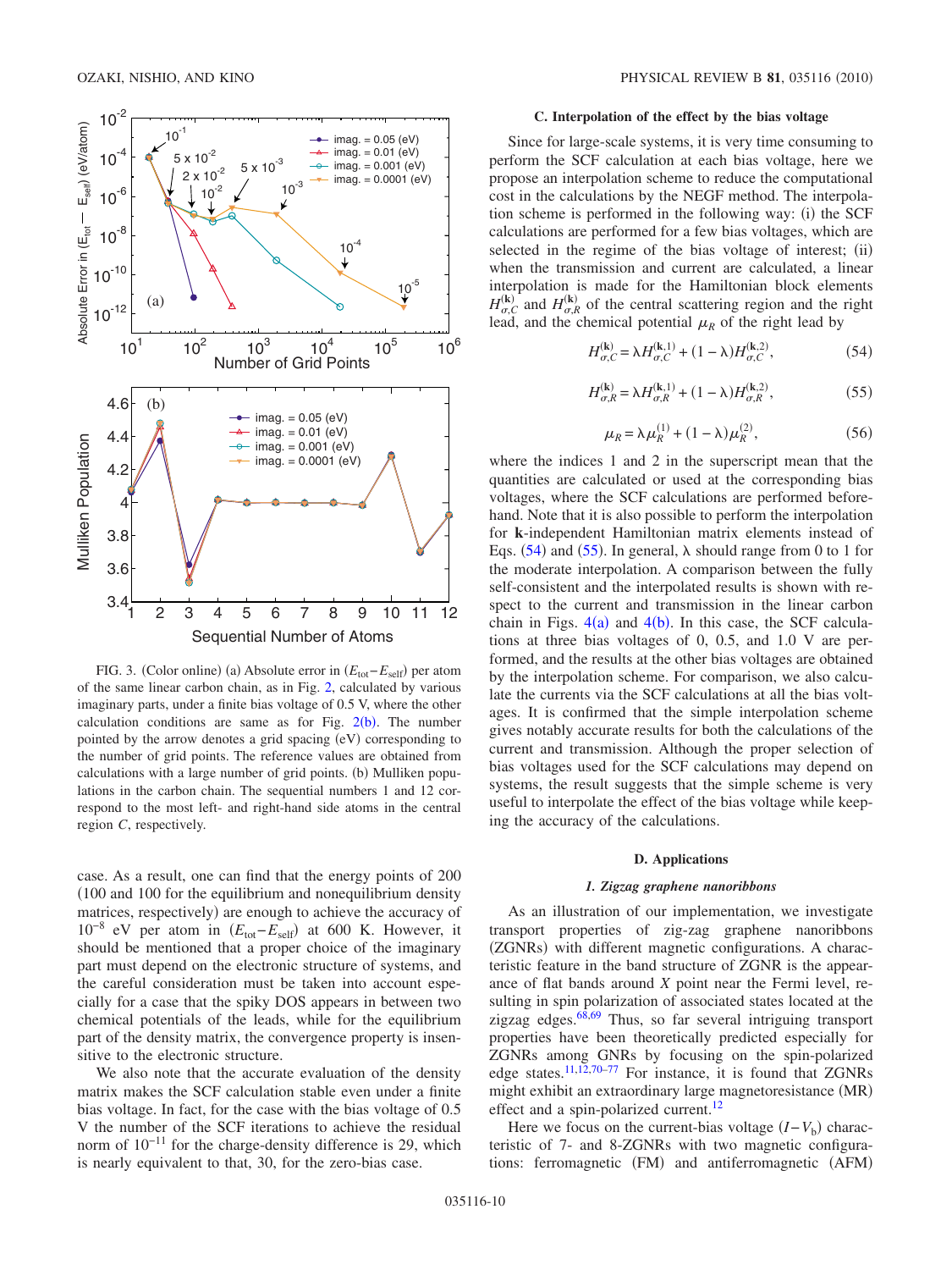<span id="page-10-0"></span>

FIG. 4. (Color online) (a) Currents of the linear carbon chain calculated by the SCF calculations (solid line) and the interpolation scheme (dotted line). (b) Transmission of the linear carbon chain under a bias voltage of 0.3 V, calculated by the SCF calculations (solid line) and the interpolation scheme (dotted line). The imaginary part of 0.01 and the grid spacing of 0.01 eV are used for the integration of the nonequilibrium term in the density matrix. The other calculation conditions are the same as for Fig.  $2(b)$  $2(b)$  $2(b)$ .

junctions, as shown in Figs.  $5(a)$  $5(a)$  and  $5(b)$ , respectively, where the number, 7 or 8, is the number of carbon atom in the sublattice being across ZGNR along the lateral direction. The odd and even cases will also be referred to as *asymmetric* and *symmetric*, respectively. The extended central region *C* consists of one sublattice and four unit cells, and contains 72 and 82 atoms for 7- and 8-ZGNRs, respectively. The poles of 100 are used for the evaluation of the equilibrium density matrix with the electronic temperature of 300 K, while the nonequilibrium term in the density matrix is evaluated using the simple quadrature method with the imaginary

<span id="page-10-1"></span>

FIG. 5. (Color online) 8-ZGNR with (a) a FM junction and (b) an AFM junction together with the spatial distribution of the spin density at the source-drain bias voltage  $V_b$ = 0 V. The zigzag edges are terminated by hydrogen atoms. The isosurface value of  $|0.002|$ is used for drawing the spin density.

<span id="page-10-2"></span>

FIG. 6. (Color online)  $I - V_b$  curves for (a) the up-spin and (b) the down-spin states in the FM junction and  $(c)$  the up-spin and  $(d)$ the down-spin states in the AFM junction of 7- and 8-ZGNRs.

part of 0.01 eV and the grid spacing of 0.02 eV. The geometric structures used are optimized under the periodic boundary condition until the maximum force is less than 10−4 hartree/ bohr. At each bias voltage, the electronic structure of ZGNR is self-consistently determined.

Figures  $6(a)$  $6(a)$  and  $6(b)$  show the current-voltage  $(I - V_b)$ curves for the up- and down-spin states in the FM junctions of 7- and 8-ZGNRs. It is found that the current for 7-ZGNR linearly depends on the bias voltage, while the current for 8-ZGNR is saturated at the bias voltage of about  $|0.5|$ . The distinct behavior of 8-ZGNR from 7-ZGNR can be more definitely seen in the AFM junction, as shown in Figs.  $6(c)$  $6(c)$ and [6](#page-10-2)(d). Interestingly, 8-ZGNR with the AFM junction exhibits a diode behavior for the spin-resolved current. Only the up-spin state contributes substantially to the current in the negative bias regime. In contrary in the positive bias regime, only the down-spin state contributes to the current. It is worth mentioning that the effect can also be regarded as a spin filter effect. On the other hand, the  $I - V_b$  characteristics for 7-ZGNR are nearly equivalent to that for the FM junction. The considerable difference between 7- and 8-ZGNRs in the  $I-V<sub>b</sub>$  characteristics can be attributed to the symmetry of two wave functions  $\pi$  and  $\pi^*$  states around the Fermi level. For 8-ZGNR, the wave functions of the  $\pi$  and  $\pi^*$ states are antisymmetric and symmetric with respect to the  $\sigma$  mirror plane, which is the midplane between two edges, respectively, while those wave functions for 7-ZGNR are neither symmetric nor antisymmetric. From a detailed analysis[,78](#page-18-1) it can be concluded that the unique distinction in the  $I - V_b$  characteristics arises from an interplay between the symmetry of wave functions and band structures of ZGNRs.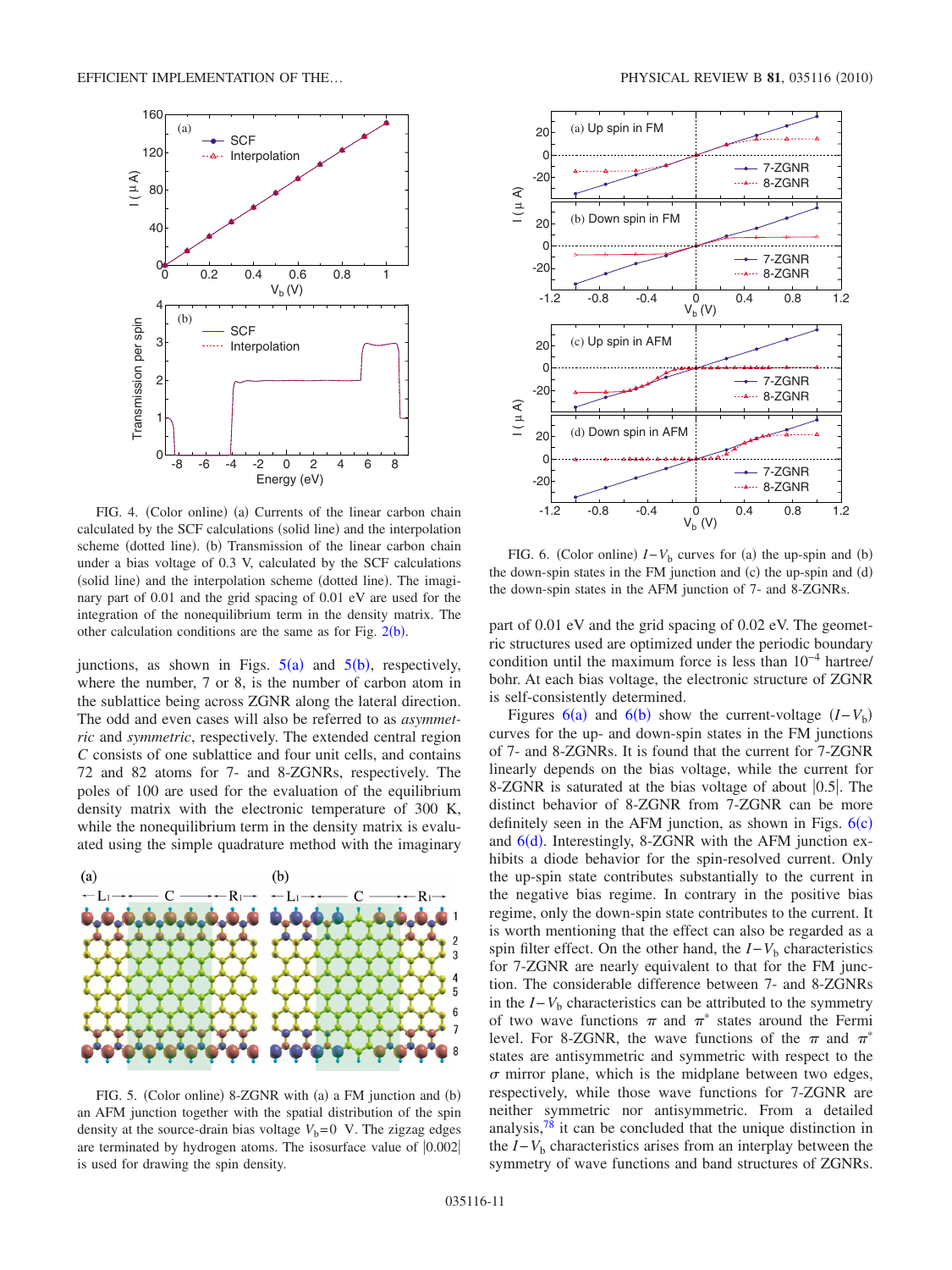<span id="page-11-0"></span>

FIG. 7. (Color online) Spin moments of the edge carbons in the central region *C* for the FM junction of 8-ZGNR under various applied source-drain bias voltages  $V<sub>b</sub>$ .

In addition, we find that spin moments are reduced by applying the finite-bias voltage, as shown in Fig. [7.](#page-11-0) Since the flat bands around *X* point of the minority spin state are located about 0.25 eV above the Fermi level, the spin moments at the zigzag edges are largely reduced by increasing the occupation of the flat bands for the minority-spin states when the bias voltage exceeds the threshold, as shown in Fig.  $7^{79,80}$  $7^{79,80}$  $7^{79,80}$  $7^{79,80}$ The details of the analysis on the unique spin diode and filter effect of ZGNRs are discussed elsewhere.<sup>78</sup>

#### *2. Fe/MgO/Fe tunneling junction*

The applicability of our implementation to bulk systems is demonstrated by an application to a tunneling junction consisting of MgO(100) layers sandwiched by iron. The magnetotunneling junction was theoretically predicted to exhibit a large tunneling magnetoresistance  $(TMR)$ , and, subsequently, the TMR effect has been experimentally confirmed. $82$  We consider four MgO(100) layers sandwiched by iron with the (100) surface of which atomic configuration is shown in Fig.  $8(a)$  $8(a)$ , where the lattice constant of the **bc** plane used is 2.866 Å, and they are 2.866 and 4.054 Å in iron and MgO regions along the **a** axis, and the distance between the MgO and iron layers is assumed to be 2.160 Å. The four MgO(100) layers correspond to the region  $C_0$  in Fig.  $1(a)$  $1(a)$ , and four Fe layers of the left and right hands correspond to the regions  $L_0$  and  $R_0$ , respectively. The SCF calculations were performed at 1000 K under zero-bias voltage using **k** points of  $7 \times 7$  and 130 poles for the integration of the equilibrium density matrix. It is found that obtaining the SCF is much harder than the case of ZGNR discussed before and that a careful and modest treatment for the charge mixing is required.

As shown in Fig.  $8(b)$  $8(b)$ , the net charge of iron atoms in the interfacial layer is positive due to the coordination to an oxygen atom, and the reduction in electrons leads to the increase in the magnetic moment of iron atoms at the interfacial layer. The increase in the magnetic moment at the interfacial layer makes the distinction of the majority- and minority-spin states at the Fermi energy clear, i.e., the nature of the majority- and minority-spin states at the Fermi energy can be assigned to *s* and *d* states, respectively. The

<span id="page-11-1"></span>

FIG. 8. (Color online) (a) Calculation model for a tunneling junction consisting of four MgO(100) layers, being the  $C_0$  region, sandwiched by Fe $(100)$ , being the  $L_0$  and  $R_0$  regions. The red large and small and blue circles denote Fe, O, and Mg atoms, respectively. (b) The net charge and spin magnetic moment of a Fe or Mg atom, belonging to each layer in the parallel magnetic configuration between the left and right leads. The position in the horizontal axis exactly corresponds to that of the layer in the above figure.

**k**-resolved transmissions at the chemical potential for the majority- and minority-spin states for the parallel magnetic configuration between the left and right leads are shown in Figs.  $9(a)$  $9(a)$  and  $9(b)$ , respectively. The large peak at the  $\Gamma$ point in the majority-spin state can be attributed to the *s* state, while sharp peaks around four pillars come from the *d* state, as discussed in Ref. [81.](#page-18-4) Note that the position of the sharp peaks is rotated by 45° because of the unit cell rotated by  $45^{\circ}$  compared to that in Ref. [81.](#page-18-4) The conductances  $G_{\text{maj}}^{(p)}$ and  $G_{\min}^{(p)}$ , for the majority- and minority-spin states, calculated from the average transmission integrated over the first Brillouin zone, are 11.99 and 2.82  $(\Omega^{-1} \mu m^{-2})$ , respectively, which implies that the tunneling junction may behave as a spin filter. The distinction in the conductance should be attributed to decay properties of states in the insulating MgO region coupled with the two states. $81$  For the antiparallel magnetic configuration, the **k**-resolved transmission at the chemical potential is understood as a multiplication of the transmissions for the majority- and minority-spin states in the parallel configuration, as shown in Fig.  $9(c)$  $9(c)$ . The conductance  $G^{(ap)}$  of the antiparallel magnetic configuration is 0.34 ( $\Omega^{-1}$   $\mu$ m<sup>-2</sup>), which is smaller than those of the parallel case. By defining  $\text{TMR} = (G_{\text{maj}}^{(p)} + G_{\text{min}}^{(p)} - 2G^{(\text{ap})}) / (2G^{(\text{ap})})$ , we obtain TMR of 2082%, which is compared to 3700% for a five layer MgO case reported in Ref. [83.](#page-18-6)

## *3. LaMnO3* **Õ***SrMnO3 superlattice*

When the transmission of a system with the periodicity along the **a** axis, as well as the periodicity of the **bc** plane, is evaluated under zero-bias voltage, it can be easily obtained by making use of the Hamiltonian calculated by the conventional band-structure calculation without employing the Green function method described in the paper. This scheme enables us to explore transport properties for a wide variety of possible geometric and magnetic structures with a low computational cost and, thereby, can be very useful for many materials such as superlattice structures. Once the Hamil-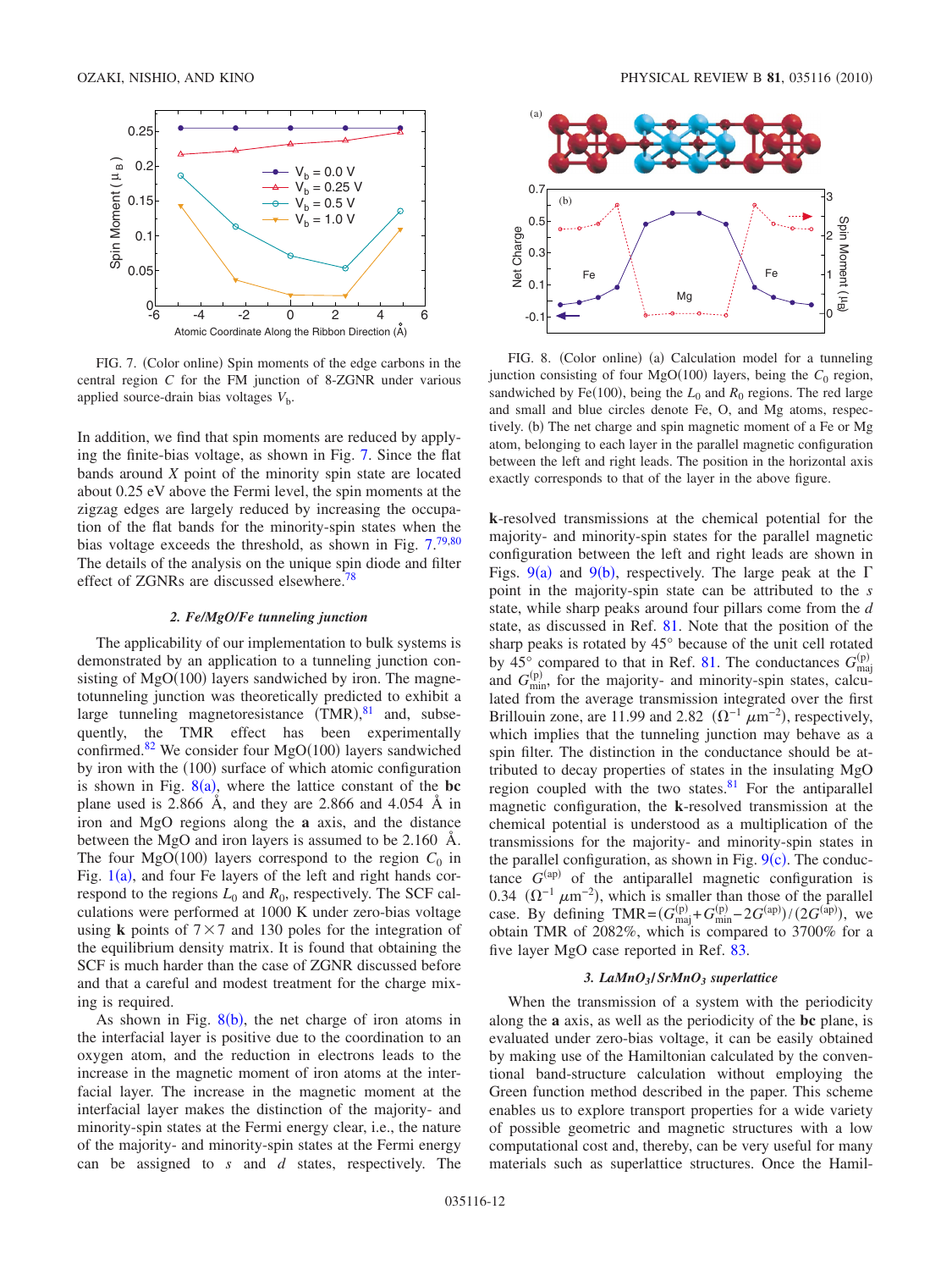<span id="page-12-0"></span>

FIG. 9. (Color online) k-resolved transmission at the chemical potential for (a) the majority-spin state of the parallel configuration, (b) the minority-spin state of the parallel configuration, and (c) a spin state of the antiparallel configuration, respectively. For the calculations, **k** points of  $120 \times 120$  were used.

tonian and overlap matrices are obtained from the conventional band-structure calculation for the periodic structure, the transmission is evaluated by Eq.  $(51)$  $(51)$  $(51)$ , where all the necessary information to evaluate Eq.  $(51)$  $(51)$  $(51)$  can be reconstructed by the result of the band-structure calculation. As an example of the scheme, we calculate the conductance of a  $(LaMnO<sub>3</sub>)/(SrMnO<sub>3</sub>)$  superlattice with four different magnetic structures, i.e., ferromagnetic, A-type, G-type, and C-type antiferromagnetic configurations of Mn sites. $84,85$  $84,85$ 

In recent years, it has been found experimentally that the superlattice structures, consisting of  $LaMnO<sub>3</sub>$  and  $SrMnO<sub>3</sub>$  layers, exhibit a metal-insulator transition in terms of the layer thickness[.84](#page-18-7) Bhattacharya *et al.* fabricated  $(LaMnO<sub>3</sub>)<sub>2n</sub>$ / $(SrMnO<sub>3</sub>)<sub>n</sub>$  superlattices on a SrTiO<sub>3</sub> (001) substrate and measured the in-plane resistivity as a function of temperature[.84](#page-18-7) The resistivity measurement indicates that the superlattices are metallic and insulating for  $n \le 2$  and  $n \ge 3$ ,

respectively. On the other hand, the  $(LaMnO<sub>3</sub>)<sub>2</sub>/(SrMnO<sub>3</sub>)<sub>2</sub>$ superlattices fabricated on the same substrate by Nakano *et al.* exhibit a sample dependence in the resistivity measurement, i.e., one of the three samples is metallic and the others are insulating[.85](#page-18-8) They argued that the metallic behavior observed in the one sample may be attributed to a certain structural incompleteness in the superlattice structure and that the ideal superlattice should become insulating based on their experimental results. A theoretical model calculation for the  $(LaMnO<sub>3</sub>)<sub>2n</sub>$ / $(SrMnO<sub>3</sub>)<sub>n</sub>$  superlattices suggests that the metal-insulator transition at  $n=3$  can be explained by the existence of the G-type antiferromagnetic barrier in the  $SrMnO<sub>3</sub>$  layers sandwiched by the LaMn $O<sub>3</sub>$  layers with the ferromagnetic configuration. $86$  Since the analysis by Nakano *et al.* suggests that the charge transfer between the  $LaMnO<sub>3</sub>$ and  $SrMnO<sub>3</sub>$  layers is rather localized in the vicinity of the interface, $85$  the model should be applicable to the case of  $(LaMnO<sub>3</sub>)<sub>2</sub>$ /(SrMnO<sub>3</sub>)<sub>2</sub> without significantly depending on the ratio between the thicknesses of  $(LaMnO<sub>3</sub>)$  and  $(SrMnO<sub>3</sub>)$  layers, indicating that  $(LaMnO<sub>3</sub>)<sub>2</sub>/(SrMnO<sub>3</sub>)<sub>2</sub>$  is metallic. However, the naive consideration evidently contradicts the experimental result.<sup>85</sup>

As a first step toward comprehensive understanding of transport properties of the superlattice structures by the firstprinciple calculations, we consider the simplest superlattice, i.e.,  $(LaMnO<sub>3</sub>)/(SrMnO<sub>3</sub>)$ . In the calculations, the in-plane lattice constant is fixed to be 3.905 Å, which is equivalent to that of the  $SrTiO<sub>3</sub>$  substrate. The out-of-plane lattice constant is assumed to be 7.735 Å since those are experimentally determined to be 3.959 Å and 3.776 Å for the LaMnO<sub>3</sub> and the SrMnO<sub>3</sub> layers, respectively, grown on the SrTiO<sub>3</sub> substrate and the average out-of-plane lattice constant for the superlattices is nearly equivalent to the average of the two values.<sup>85</sup> With those lattice constants, internal structural parameters are optimized for each magnetic configuration without any constraint until the maximum force is less than 2.0  $\times 10^{-3}$  hartree/bohr. The optimized structure for the ferromagnetic configuration is shown in Fig.  $10(a)$  $10(a)$ . It is found that the position of oxygen atoms is largely distorted due to the different ionic radii between La and Sr atoms, showing that Mn atoms are located in the center of each distorted octahedron. Also, bond angles of Mn-O-Mn are found to be 167.4 and 161.6  $(°)$  for the in-plane and out-of-plane, respectively. The total energies relative to the ferromagnetic configuration are listed in Table [I.](#page-13-1) The calculated ground state is the ferromagnetic configuration, and the A-type antiferromagnetic configuration lies just above 5 meV per formula unit. It may be considered that the nearly degeneracy between the two configurations corresponds to the neighborhood of the boundary at  $x=0.5$  and  $c/a=1$  in the phase diagram for the tetragonal La<sub>1−*x*</sub>Sr<sub>*x*</sub>MnO<sub>3</sub>.<sup>[87](#page-18-10)</sup> The two configurations have both a metallic DOS, while the ferromagnetic configuration is half-metallic, as shown in Figs.  $10(b)$  $10(b)$  and [10](#page-13-0)(c), reflecting the large in-plane and out-of-plane conduc-tances, as shown in Table [I.](#page-13-1) From a detailed analysis (not shown) of DOSs, we see that the electronic states at the Fermi level are composed of *eg* orbitals of Mn atoms and *p* orbitals of oxygen atoms. Also, the Mulliken population analysis (not shown) suggests that the charge state of Mn atoms in the superlattice is in between those in the  $LaMnO<sub>3</sub>$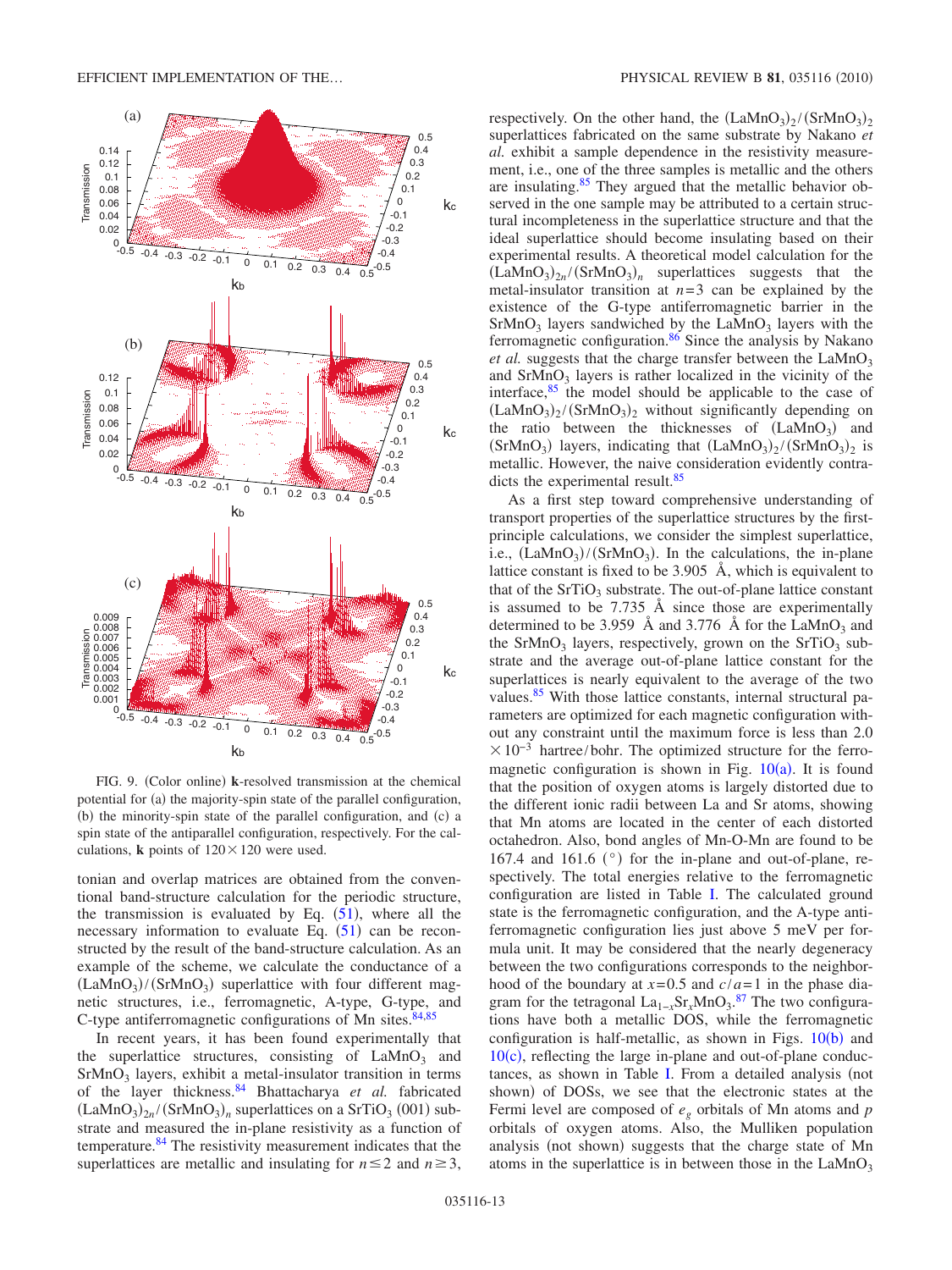<span id="page-13-0"></span>

FIG. 10. (Color online) (a) Optimized geometric structure of  $(LaMnO<sub>3</sub>)/(SrMnO<sub>3</sub>)$  superlattice with the ferromagnetic spin configuration of Mn sites. The middle-sized blue and small red circles denote Mn and O atoms, while Sr and La atoms are denoted by the mark. DOS of the  $(LaMnO<sub>3</sub>)/(SrMnO<sub>3</sub>)$  superlattice for (b) ferromagnetic and (c) A-type antiferromagnetic configurations.

and  $SrMnO<sub>3</sub>$  bulks. This implies that the metallic band structures are induced by partial filling of the *eg* bands. Since the bond angle of Mn-O-Mn for the out of plane is slightly acute, therefore, this may be attributed to the reduction in the conductance of the ferromagnetic state in the out of plane, as shown in Table [I.](#page-13-1) A systematic study for the thicker cases and the effect of Coulomb interaction<sup>88</sup> in the  $e<sub>g</sub>$  orbitals are highly desirable, and the details will be discussed elsewhere.

<span id="page-13-1"></span>TABLE I. Total energy (meV) per formula unit, LaMnO<sub>3</sub>/SrMnO<sub>3</sub>, and conductance  $G(\Omega^{-1} \mu m^{-2})$  of the  $(LaMnO<sub>3</sub>)/(SrMnO<sub>3</sub>)$  superlattice with four different magnetic configurations, i.e., ferromagnetic (F), A-type (A), G-type (G), and C-type (C) antiferromagnetic configurations of Mn sites. The total energy is measured relative to that of the ferromagnetic configuration.  $G_{\uparrow}$  is the in-plane conductance for the up-spin state, and the others are construed in the similar way. For the conductance calculations, **k** points of  $60 \times 60$  were used.

|                              | F                     | А    | C     | G     |
|------------------------------|-----------------------|------|-------|-------|
| Energy                       | 0                     | 5.0  | 163.8 | 248.2 |
| $G_{\uparrow, \text{in}}$    | 2262                  | 1433 | 1169  | 1646  |
| $G_{\downarrow,\mathrm{in}}$ | $1.82 \times 10^{-2}$ | 1425 | 1105  | 1646  |
| $G_{\uparrow, \text{out}}$   | 1741                  | 664  | 1127  | 678   |
| $G_{\downarrow, \text{out}}$ | $6.43 \times 10^{-3}$ | 655  | 1128  | 677   |

## **E. Parallelization**

The computation in the NEGF method can be parallelized in many aspects such as **k** points, energies in the complex plane at which the Green functions are evaluated, spin index, matrix multiplications, and calculation of the inverse of the matrix. Here we demonstrate a good scalability of the NEGF in the parallel computation by a hybrid scheme using the message passing interface (MPI) and OPENMP, which are used for internodes and intranode parallelizations, respectively. The Green function defined by Eq.  $(6)$  $(6)$  $(6)$  is specified by the **k** point, energy *Z*, and spin index  $\sigma$ . Since the calculation of the Green function specified by each set of three indices can be independently performed without any communication among the nodes, we parallelize triple loops corresponding to the three indices using MPI. Each node only has to calculate the Green functions for an allocated domain of the set of indices and partly sum up Eq.  $(26)$  $(26)$  $(26)$  or Eq.  $(44)$  $(44)$  $(44)$  in a discretized form. After all the calculations finish, a global summation among the nodes is required to complete the calculation of Eq.  $(26)$  $(26)$  $(26)$  or Eq.  $(44)$  $(44)$  $(44)$ , which, in most cases, is a very small fraction of the computational time even including the MPI communication among the nodes. Thus, the reduction in scalability for the parallelization of the three indices is mainly due to imbalance in the allocation of the domain of the set of indices. The imbalance can happen in the case that the number of combination for the three indices and the number of processes in the MPI parallelization are relatively small and large, respectively. In addition to the three indices, one may notice that the matrix multiplications and the calculation of the matrix inverse can be parallelized, which are situated in the inner loops of the three indices. The evaluation of the central Green function given by Eq.  $(6)$  $(6)$  $(6)$ , the surface Green functions given by Eq.  $(21)$  $(21)$  $(21)$ , and the self-energies given by Eqs.  $(7)$  $(7)$  $(7)$  and  $(8)$  $(8)$  $(8)$  are mainly performed by the matrix multiplications and the calculation of the matrix inverse. We parallelize these two computations using OPENMP in one node. Since the memory is shared by threads in the node, the communication of the data is not required unlike the MPI parallelization. However, the conflict in the data access to the memory can reduce the scalability in the OPENMP parallelization. As a whole, in our implementation, the **k** point, energy *Z*, and spin index  $\sigma$  are parallelized by MPI, and the matrix multiplications and the calculation of the matrix inverse are parallelized by OPENMP.

In Fig. [11,](#page-14-1) we show the speed-up ratio in the elapsed time for the evaluation of the density matrix of 8-ZGNR under a finite bias voltage of 0.5 eV. The geometric and magnetic structures and computational conditions for 8-ZGNR are the same as before. The energy points of 197 (101 and 96 for the equilibrium and nonequilibrium terms, respectively) are used for the evaluation of the density matrix. Only the  $\Gamma$  point is employed for the **k**-point sampling, and the spin-polarized calculation is performed. Thus, the combination of 394 for the three indices is parallelized by MPI. It is found that the speed-up ratio of the flat MPI parallelization, corresponding to 1 thread, reasonably scales up to 64 processes. Furthermore, it can be seen that the hybrid parallelization, corresponding to 2 and 4 threads, largely improves the speed-up ratio. By fully using 64 quad core processors, corresponding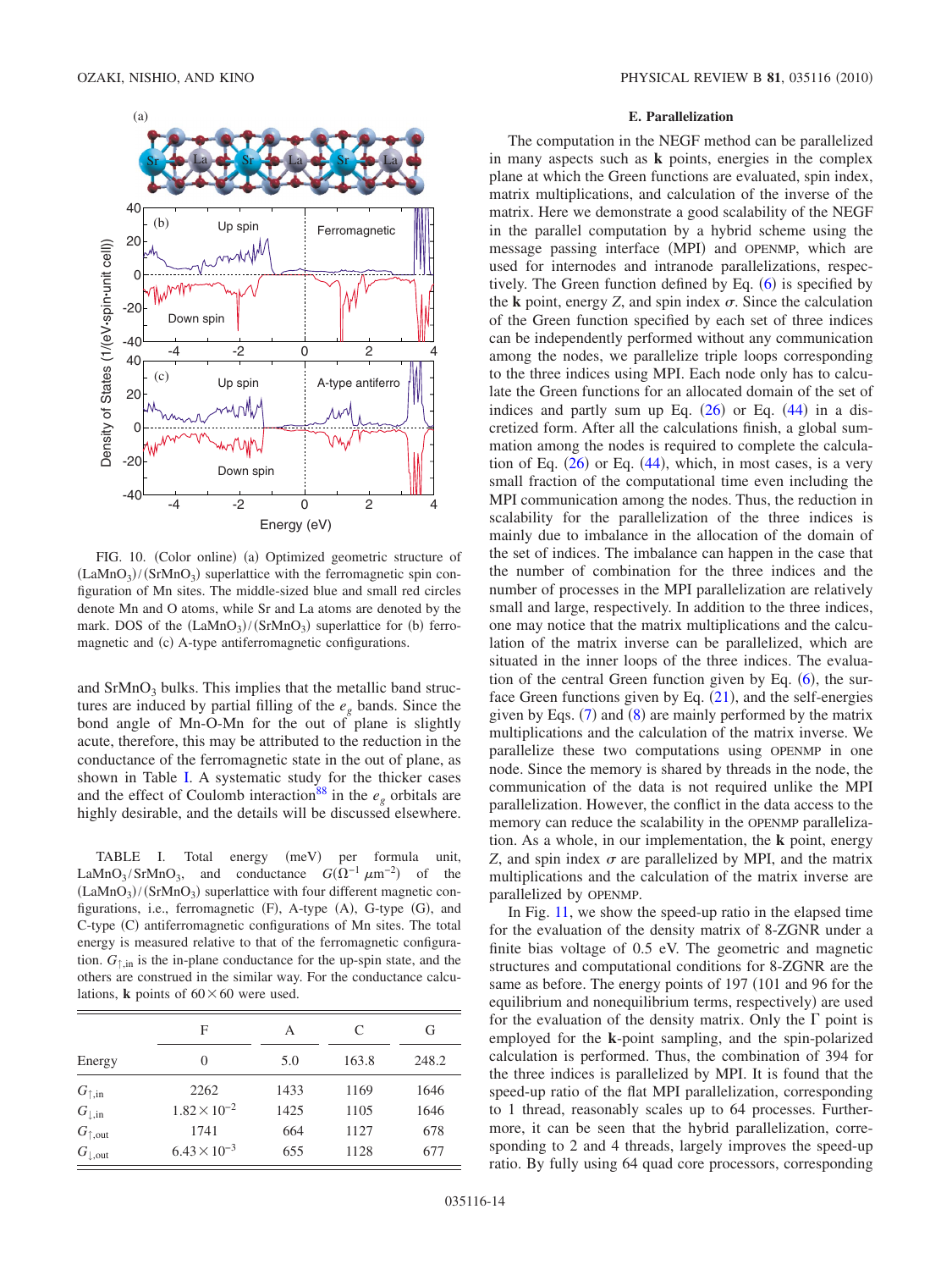<span id="page-14-1"></span>

FIG. 11. (Color online) Speed-up ratio in the parallel computation of the calculation of the density matrix for the FM junction of 8-ZGNR by a hybrid scheme using MPI and OPENMP. The speed-up ratio is defined by  $T_1/T_p$ , where  $T_1$  and  $T_p$  are the elapsed times by a single core and a parallel calculations. The cores used in the MPI and OPENMP parallelizations are called *process* and *thread*, respectively. The parallel calculations were performed on a Cray XT5 machine consisting of AMD opteron quad core processors  $(2.3)$ GHz). In the benchmark calculations, the number of processes is taken to be equivalent to that of processors. Therefore, in the parallelization using 1 or 2 threads, 3 or 2 cores are idle in a quad core processor.

to 64 processes and 4 threads, the speed-up ratio is about 140, demonstrating the good scalability of the NEGF method.

#### **V. CONCLUSIONS**

<span id="page-14-0"></span>We have presented an efficient and accurate implementation of the NEGF method for electronic transport calculations in combination with DFT using pseudoatomic orbitals and pseudopotentials. In the implementation, we have developed accurate methods for the evaluation of the density matrix and the treatment of the boundary between the scattering region and the leads.

A contour integration method with a continued fraction representation of the Fermi-Dirac function has been successfully applied for the evaluation of the equilibrium term in the density matrix, which evidently outperforms the previous method,  $16$  while a simple quadrature scheme on the real axis with a small imaginary part is employed for that for the nonequilibrium term in the density matrix. It has been demonstrated by numerical calculations that the accuracy of  $10^{-8}$  eV per atom in  $(E_{\text{tot}}-E_{\text{self}})$  is attainable using the energy points of 200 in the complex plane even under a finite bias voltage of 0.5 V at 600 K. However, the evaluation of the nonequilibrium density matrix still requires a careful treatment, where the pole structure of the Green functions has to be smeared by introducing a finite imaginary part. The numerical calculations suggest that the number of energy points required for the convergence can be largely reduced by introducing the imaginary part of 0.01 eV without largely changing the calculated results in a practical sense. We also note that the accurate evaluation of the density matrix provides another advantage that the SCF calculations even under a finite bias voltage smoothly converge in a similar fashion as the conventional band-structure calculation does.

We have also developed an efficient method for calculating the Hartree potential by a combination of the twodimensional FFT and a finite difference method without any ambiguity in reproducing the boundary conditions. In addition, a careful evaluation of the charge density near the boundary between the scattering region and the leads is presented in order to avoid the spurious scattering accompanied by the inaccurate construction of the charge density. The proper treatment for the charge evaluation in our implementation can definitely be verified by a comparison between the conventional band-structure calculation and the EGF method with respect to the DOS of the carbon chain.

Finally, we have demonstrated the applicability of our implementation by calculations of spin-resolved  $I-V<sub>b</sub>$  characteristics of ZGNRs, showing that the  $I - V_b$  characteristics depend on the symmetry of ZGNR, and that the symmetric ZGNR exhibits a unique spin diode and filter effect. Also, the applicability of our implementation to bulk systems is demonstrated by applications to a Fe/MgO/Fe tunneling junction and a  $\text{LaMnO}_3/\text{SrMnO}_3$  superlattice. Based on the above discussions and the good parallel efficiency in the hybrid parallelization shown in the study, it is concluded that our implementation of the NEGF method can be applicable to challenging problems related to large-scale systems and can be a starting point, apart from numerical spurious effects, to include many-body effects beyond the one-particle picture in the electronic transport.

## **ACKNOWLEDGMENTS**

The authors would like to thank H. Kondo for providing a prototype FORTRAN code of the NEGF method. This work is partly supported by CREST-JST, the Next Generation Supercomputing Project, Nanoscience Program, and NEDO (as part of the Nanoelectronics project).

## **APPENDIX A: AN ENERGY FUNCTIONAL FOR THE EQUILIBRIUM STATE**

Let us introduce the following density functional, which may define the total energy of the central region *C* being a part of the extended system at equilibrium with a common chemical potential  $\mu$ 

$$
E_{\text{tot}} = E_{\text{kin}} + E_{\text{ext}} + E_{\text{ee}} + E_{\text{xc}} + E_{\text{self}},\tag{A1}
$$

<span id="page-14-2"></span>where  $E_{ext}$  is the Coulomb interaction energy between electrons and the external potential of the central region *C* given by

$$
E_{\text{ext}} = \int dr^3 n(\mathbf{r}) v_{\text{ext}}(\mathbf{r}), \tag{A2}
$$

and  $E_{ee}$  is the Hartree energy defined by

$$
E_{\rm ee} = \frac{1}{2} \int \int dr^3 dr'^3 \frac{[n(\mathbf{r}) + n'(\mathbf{r})][n(\mathbf{r'}) + n'(\mathbf{r'})]}{|\mathbf{r} - \mathbf{r'}|},\tag{A3}
$$

where  $n'$  is an additional electron density, which arises from the boundary condition between the central and lead regions.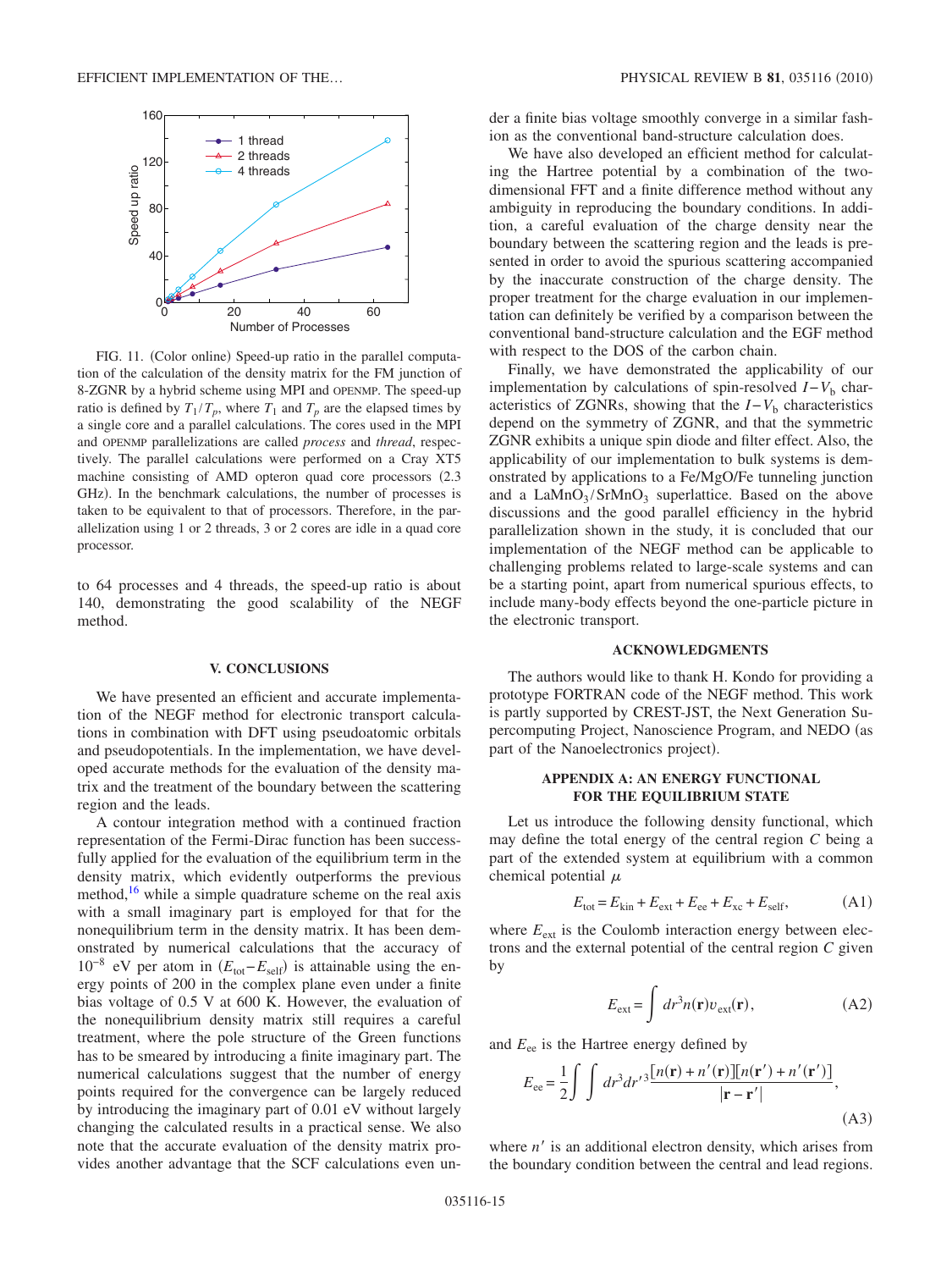In fact, the additional electron density  $n'$  can be obtained by back Fourier transforming Eq. ([37](#page-5-2)) divided by  $4\pi(\Delta x)^2$ within our treatment. The last term of Eq.  $(A1)$  $(A1)$  $(A1)$ ,  $E_{\text{self}}$ , is a self-energy density functional, which may correspond to the energy contribution from the self-energy due to the semiinfinite leads, given by

$$
E_{\text{self}} = \text{Tr}\left[-\frac{2}{\pi}\text{Im}\int_{-\infty}^{\mu} dE G_C(E^+) \Lambda(E)\right],\tag{A4}
$$

<span id="page-15-1"></span>with

$$
\Lambda(E) = \Sigma(E^{+}) - E \frac{\partial \Sigma(E^{+})}{\partial E}, \qquad (A5)
$$

where  $E^+ \equiv E + i0^+$ , the factor of 2 is due to the spin multiplicity, and the self-energy  $\Sigma$  is the sum of the self-energies arising from the left and right leads. Although we neglect the spin and **k** dependency on the formulation for the simplicity throughout Appendixes A and B, its generalization with the dependency is straightforward. The kinetic energy  $E_{kin}$  can be evaluated by Eq.  $(6)$  $(6)$  $(6)$  as the band energy  $E_{band}$  minus double counting corrections as follows:

<span id="page-15-0"></span>
$$
E_{\text{kin}} = \text{Tr} \left[ -\frac{2}{\pi} \text{Im} \int_{-\infty}^{\mu} dE G_C(E^+) H_{C,\text{kin}} \right]
$$
  
=  $E_{\text{band}} - \int dr^3 n(\mathbf{r}) v_{\text{eff}}(\mathbf{r})$   
-  $\text{Tr} \left[ -\frac{2}{\pi} \text{Im} \int_{-\infty}^{\mu} dE G_C(E^+) \Sigma(E^+) \right],$  (A6)

where  $E_{\text{band}}$  is defined by

$$
E_{\text{band}} = \text{Tr} \Bigg[ -\frac{2}{\pi} \text{Im} \int_{-\infty}^{\mu} dE E G_C(E^+) S_C \Bigg]. \tag{A7}
$$

It is noted that the last term in Eq.  $(A6)$  $(A6)$  $(A6)$  cancels the contribution from the first term in Eq.  $(A5)$  $(A5)$  $(A5)$ . The effective potential  $v_{\text{eff}}$  in the second term of Eq. ([A6](#page-15-0)) will be defined later. Also, the exchange-correlation energy  $E_{\text{xc}}$  in Eq. ([A1](#page-14-2)) is considered to be a density functional, such as LDA and GGA, evaluated using electron density *n* in the central region *C*.

We now consider the variation of the energy  $E_{\text{tot}}$  with respect to *n*. The variations of  $E_{ext}$  and  $E_{ee}$  are simply given by

$$
\delta[E_{\text{ext}}] = \int dr^3 \delta n(\mathbf{r}) v_{\text{ext}}(\mathbf{r})
$$
 (A8)

<span id="page-15-3"></span>and

$$
\delta[E_{\text{ee}}] = \int dr^3 \delta n(\mathbf{r}) \int dr'^3 \frac{n(\mathbf{r}') + n'(\mathbf{r}')}{|\mathbf{r} - \mathbf{r}'|}.
$$
 (A9)

By noting the Dyson equation and  $G_C S_C G_C = -\frac{\partial G_C}{\partial E}$ + $G_C \frac{\partial \Sigma}{\partial E} G_C$ , which are both derived from Eq. ([6](#page-2-1)), and  $Tr(A\overline{B}) = Tr(BA)$ , the variation of  $E_{band}$  is given by two contributions,

<span id="page-15-2"></span>
$$
\delta[E_{\text{band}}] = \int dr^3 \delta n(\mathbf{r}) \text{Tr} \left[ -\frac{2}{\pi} \text{Im} \int_{-\infty}^{\mu} dE \right]
$$

$$
\times EG_C(E^+) \frac{\delta H_v}{\delta n(\mathbf{r})} G_C(E^+) S_C
$$

$$
= \int dr^3 \delta n(\mathbf{r}) \text{Tr} \left[ -\frac{2}{\pi} \text{Im} \int_{-\infty}^{\mu} dE \right]
$$

$$
\times E \left( \frac{-\delta H_v}{\delta n(\mathbf{r})} \right) \frac{\partial G_C(E^+)}{\partial E}
$$

$$
+ \int dr^3 \delta n(\mathbf{r}) \text{Tr} \left[ -\frac{2}{\pi} \text{Im} \int_{-\infty}^{\mu} dE \right]
$$

$$
\times EG_C(E^+) \frac{\delta H_v}{\delta n(\mathbf{r})} G_C(E^+) \frac{\partial \Sigma(E^+)}{\partial E} \right]. \quad (A10)
$$

The trace in the first term of Eq.  $(A10)$  $(A10)$  $(A10)$  can be transformed by considering a partial integral and assuming the system to be insulating as follows:

$$
\begin{split} \operatorname{Tr} & \left[ -\frac{2}{\pi} \operatorname{Im} \int_{-\infty}^{\mu} dE E \left( \frac{-\delta H_{v}}{\delta n(\mathbf{r})} \right) \frac{\partial G_{C}(E^{+})}{\partial E} \right] \\ & = -\operatorname{Tr} \left[ -\frac{2}{\pi} \operatorname{Im} \int_{-\infty}^{\mu} dE \left( \frac{-\delta H_{v}}{\delta n(\mathbf{r})} \right) G_{C}(E^{+}) \right] \\ & = \int dr'^{3} n(\mathbf{r}') \frac{\delta v_{\text{eff}}(\mathbf{r}')}{\delta n(\mathbf{r})}. \end{split} \tag{A11}
$$

It is also noted that the second term in Eq.  $(A10)$  $(A10)$  $(A10)$  cancels the variation in the contribution from the second term in Eq.  $(A5)$  $(A5)$  $(A5)$ . The variation in the second term in Eq.  $(A6)$  $(A6)$  $(A6)$  is easily found as

<span id="page-15-4"></span>
$$
\delta \left[ \int dr^3 n(\mathbf{r}) v_{\text{eff}}(\mathbf{r}) \right] = \int dr^3 \delta n(\mathbf{r}) v_{\text{eff}}(\mathbf{r}) + \int dr^3 \delta n(\mathbf{r}) \int dr'^3 n(\mathbf{r}') \frac{\delta v_{\text{eff}}(\mathbf{r}')}{\delta n(\mathbf{r})}.
$$
\n(A12)

Thus, it turns out using Eqs.  $(A8)$  $(A8)$  $(A8)$ – $(A12)$  $(A12)$  $(A12)$  that the variation of the energy  $E_{\text{tot}}$  is given by

$$
\delta[E_{\text{tot}}] = \int dr^3 \delta n(\mathbf{r}) \left[ -v_{\text{eff}}(\mathbf{r}) + v_{\text{ext}}(\mathbf{r}) \right]
$$

$$
+ \int dr'^3 \frac{n(\mathbf{r}') + n'(\mathbf{r}')}{|\mathbf{r} - \mathbf{r}'|} + \frac{\delta E_{\text{xc}}}{\delta n(\mathbf{r})} \right]. \quad (A13)
$$

Letting  $\delta[E_{\text{tot}}]$  be zero so that the variation of the energy  $E_{\text{tot}}$ can be always zero with respect to *n*, we obtain a form of the effective potential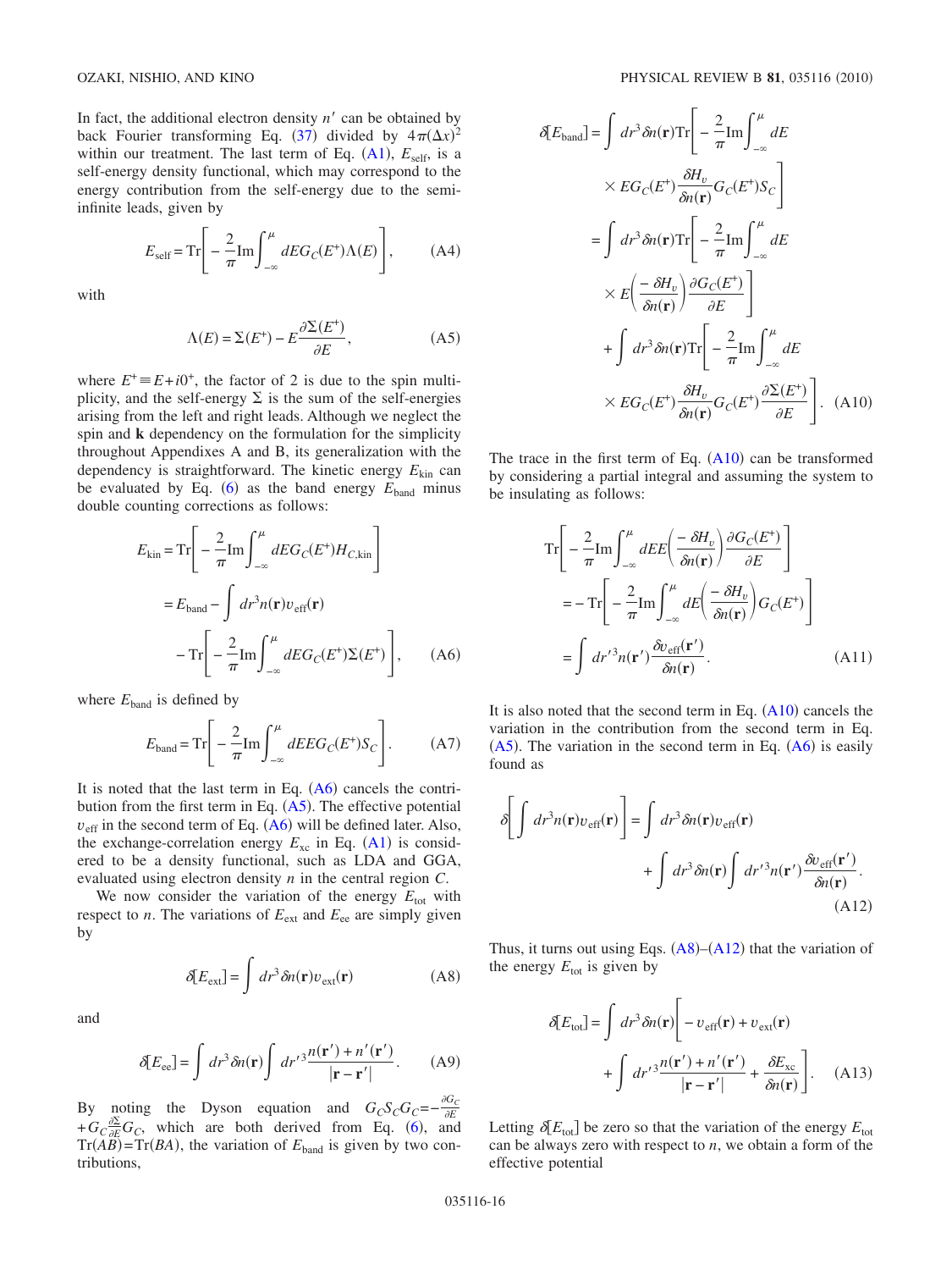<span id="page-16-14"></span>EFFICIENT IMPLEMENTATION OF THE…  $PHYSICAL REVIEW B 81, 035116 (2010)$ 

$$
v_{\text{eff}}(\mathbf{r}) = v_{\text{ext}}(\mathbf{r}) + \int dr'^3 \frac{n(\mathbf{r}') + n'(\mathbf{r}')}{|\mathbf{r} - \mathbf{r}'|} + \frac{\delta E_{\text{xc}}}{\delta n(\mathbf{r})}.
$$
\n(A14)

It is found that the effective potential takes the same form as in the Kohn-Sham method. $44$  The fact implies that the selfconsistent solution of the Green function under the zero-bias condition may correspond to the minimization of the energy functional defined by Eq.  $(A1)$  $(A1)$  $(A1)$ , since in practice the Green function defined by Eq.  $(6)$  $(6)$  $(6)$  is calculated using the effective potential given by Eq.  $(A14)$  $(A14)$  $(A14)$ , as a consequence of combining the NEGF method with DFT.

The generalization of the functional to the metallic case with a finite temperature and the nonequilibrium state might be an important direction in the future study so that forces on atoms can be *variationally* calculated from the functional since the existence of a variational functional has been recently suggested for the nonequilibrium steady state. $89-91$ 

## **APPENDIX B: ENERGY DENSITY MATRIX**

The equilibrium energy density matrix  $e_{\sigma, \mathbf{R}_n}^{(eq)}$ , where one of the associated basis orbitals is in the central cell and the other is in the cell denoted by  $\mathbf{R}_n$ , is calculated using the contour integration method applied to the equilibrium density matrix as follows:

$$
e_{\sigma,\mathbf{R}_{n}}^{(eq)} = \frac{1}{V_{c}} \int_{\text{BZ}} dk^{3} (e_{\sigma,+}^{(\mathbf{k})} - e_{\sigma,-}^{(\mathbf{k})}) e^{-i\mathbf{k}\cdot\mathbf{R}_{n}},
$$
(B1)

<span id="page-16-17"></span><span id="page-16-15"></span>with

$$
e_{\sigma,\pm}^{(k)} = \frac{i}{2\pi} \int_{-\infty}^{\infty} dE E G_{\sigma,C}^{(k)}(E \pm i0^{+}) f(E - \mu). \tag{B2}
$$

If the Hamiltonian and overlap matrices are **k** independent, as well as Eq.  $(22)$  $(22)$  $(22)$ , Eq.  $(B2)$  $(B2)$  $(B2)$  can be simplified to

$$
e_{\sigma,0} = \text{Im}\left[-\frac{1}{\pi}\int_{-\infty}^{\infty} dE E G_{\sigma,C}(E+i0^+) f(E-\mu)\right].
$$
 (B3)

For the general case with the **k**-dependent Hamiltonian and overlap matrices, Eq.  $(B2)$  $(B2)$  $(B2)$  is evaluated by the contour integration method with the special form of Fermi-Dirac function given by Eq.  $(25)$  $(25)$  $(25)$  as follows:

<span id="page-16-16"></span>
$$
e_{\sigma,\pm}^{(k)} = \pm \frac{1}{4} \mu_{\sigma}^{(k,1)} \pm \frac{1}{2} \gamma_0 \mu_{\sigma}^{(k,0)} \mp \frac{1}{\beta} \sum_{p=1}^{N_p} G_{\sigma,C}^{(k)}(\alpha_p) R_p \alpha_p,
$$
\n(B4)

with

$$
\gamma_0 = \frac{2}{\beta} \sum_{p=1}^{N_p} R_p,
$$
 (B5)

where  $\mu_{\sigma}^{(k,1)}$  is the first-order moment of the Green function  $G_{\sigma,C}^{(k)}$ . In Eq. ([B4](#page-16-16)), a term,  $\frac{i}{2\pi}\lim_{R\to\infty}R\mu_{\sigma}^{(k,0)}$ , which appears mutually for  $e_{\sigma,\pm}^{(k)}$ , is omitted since the diverging terms cancel each other out in Eq.  $(B1)$  $(B1)$  $(B1)$ . By making use of the moment representation of the Green function,  $39$  the following simultaneous linear equation is derived for the zero- and first-order moments:

$$
\begin{pmatrix} 1 & z_0^{-1} \\ 1 & z_1^{-1} \end{pmatrix} \begin{pmatrix} \mu_{\sigma}^{(k,0)} \\ \mu_{\sigma}^{(k,1)} \end{pmatrix} = \begin{pmatrix} z_0 G_{\sigma,C}^{(k)}(z_0) \\ z_1 G_{\sigma,C}^{(k)}(z_1) \end{pmatrix} .
$$
 (B6)

Letting  $z_0$  and  $z_1$  be *iR* and  $-R$ , respectively, the zero- and first-order moments can be evaluated by

$$
\mu_{\sigma}^{(k,0)} = \frac{R}{1 - i} [G_{\sigma,C}^{(k)}(iR) - G_{\sigma,C}^{(k)}(-R)],
$$
\n(B7)

$$
\mu_{\sigma}^{(k,1)} = \frac{iR^2}{1+i} [iG_{\sigma,C}^{(k)}(iR) + G_{\sigma,C}^{(k)}(-R)],
$$
 (B8)

where  $R$  is a large real number so that the higher-order moments can be neglected.

For the nonequilibrium Green function, the nonequilibrium contribution  $\Delta e_{\sigma}$  in the energy density matrix  $e_{\sigma}^{(\text{neq})}$  can be calculated using the simple quadrature scheme in the same way as for the nonequilibrium term in the density matrix.

- <span id="page-16-0"></span><sup>1</sup> J. Schwinger, J. Math. Phys. 2, 407 (1961).
- <span id="page-16-12"></span><sup>2</sup>L. V. Keldysh, Sov. Phys. JETP **20**, 1018 (1965).
- <span id="page-16-10"></span>3C. Caroli, R. Combescot, P. Nozieres, and D. Saint-James, J. Phys. C 4, 916 (1971).
- <span id="page-16-11"></span>4S. Datta, *Electronic Transport in Mesoscopic Systems* Cambridge University Press, New York, 1997).
- <span id="page-16-13"></span>5S. Datta, *Quantum Transport: Atom to Transistor* Cambridge University Press, New York, 2005).
- <span id="page-16-1"></span>6H. Haug and A.-P. Jauho, *Quantum Kinetics in Transport and* Optics of Semiconductors, 2nd ed. (Springer, New York, 2007).
- <span id="page-16-2"></span>7P. A. Derosa and J. M. Seminario, J. Phys. Chem. B **105**, 471  $(2001).$
- <span id="page-16-3"></span>8H. Kondo, H. Kino, J. Nara, T. Ozaki, and T. Ohno, Phys. Rev. B 73, 235323 (2006).
- <span id="page-16-4"></span>9Y. Wei, Y. Xu, J. Wang, and H. Guo, Phys. Rev. B **70**, 193406  $(2004).$
- <span id="page-16-5"></span>10A. Grigoriev, N. V. Skorodumova, S. I. Simak, G. Wendin, B. Johansson, and R. Ahuja, Phys. Rev. Lett. 97, 236807 (2006).
- <span id="page-16-6"></span>11Z. Li, H. Qian, J. Wu, B.-L. Gu, and W. Duan, Phys. Rev. Lett. 100, 206802 (2008).
- <span id="page-16-7"></span> $12$  W. Y. Kim and K. S. Kim, Nat. Nanotechnol. 3, 408 (2008).
- <span id="page-16-8"></span>13S.-H. Chen, C.-R. Chang, J. Q. Xiao, and B. K. Nikolic, Phys. Rev. B 79, 054424 (2009).
- <span id="page-16-9"></span><sup>14</sup> A. Bulusu and D. G. Walker, J. Appl. Phys. **102**, 073713 (2007).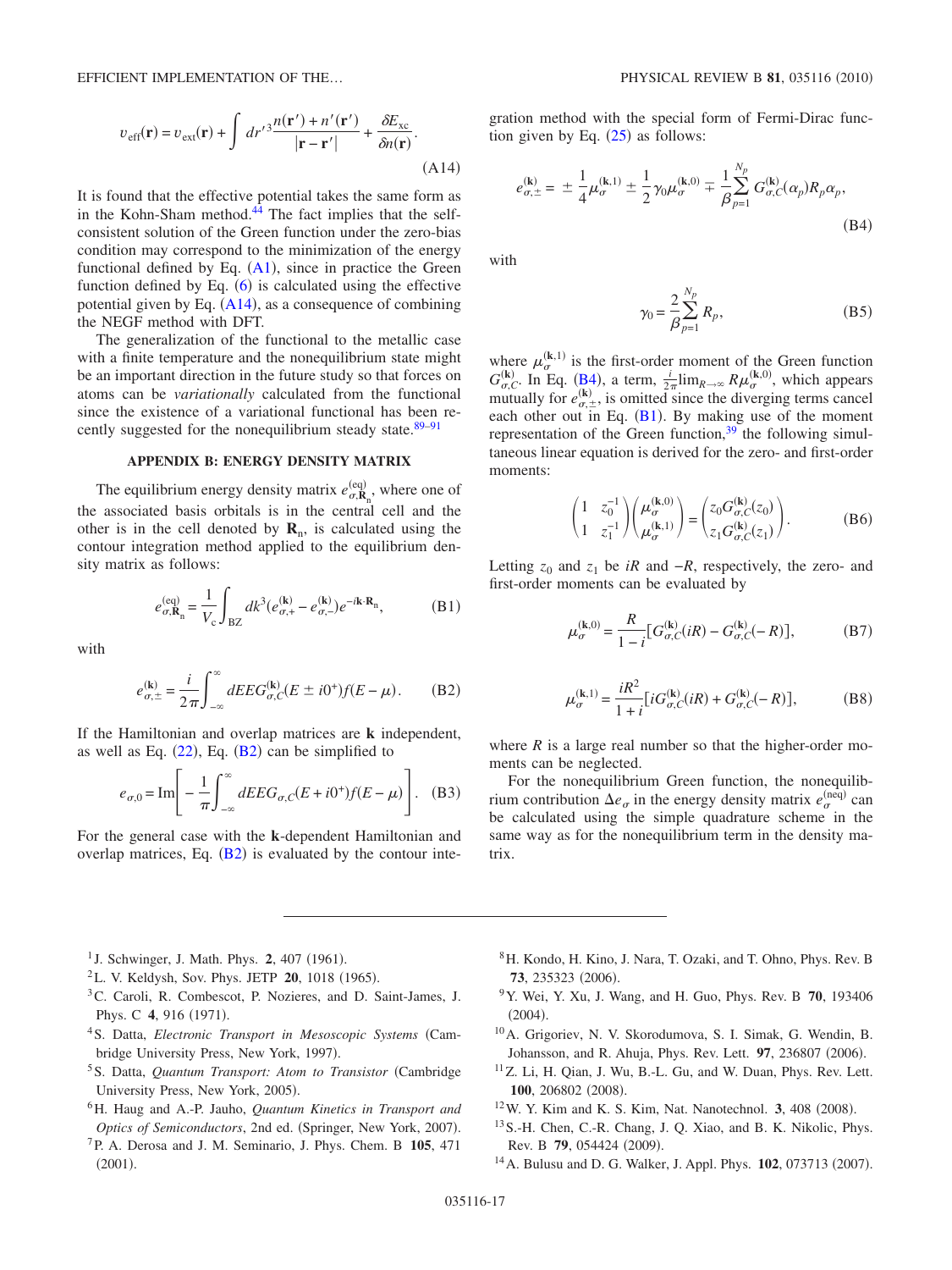- <span id="page-17-0"></span><sup>15</sup> J. Taylor, H. Guo, and J. Wang, Phys. Rev. B **63**, 245407 (2001).
- <span id="page-17-8"></span>16M. Brandbyge, J.-L. Mozos, P. Ordejon, J. Taylor, and K. Stokbro, Phys. Rev. B **65**, 165401 (2002).
- 17F. D. Novaes, A. J. R. da Silva, and A. Fazzio, Braz. J. Phys. **36**, 799 (2006).
- <sup>18</sup>W. Y. Kim and K. S. Kim, J. Comput. Chem. **29**, 1073 (2008).
- <span id="page-17-28"></span> $19R$ . Li, J. Zhang, S. Hou, Z. Qian, Z. Shen, X. Zhao, and Z. Xue, Chem. Phys. **336**, 127 (2007).
- <span id="page-17-29"></span>20A. R. Rocha, V. M. Garcia-Suarez, S. Bailey, C. Lambert, J. Ferrer, and S. Sanvito, Phys. Rev. B 73, 085414 (2006).
- <span id="page-17-20"></span>21L.-N. Zhao, X.-F. Wang, Z.-H. Yao, Z.-F. Hou, M. Yee, X. Zhou, S.-H. Lin, and T.-S. Lee, J. Comput. Electron. 7, 500 (2008).
- 22P. Havu, V. Havu, M. J. Puska, and R. M. Nieminen, Phys. Rev. B 69, 115325 (2004).
- 23T. Shimazaki, H. Maruyama, Y. Asai, and K. Yamashita, J. Chem. Phys. **123**, 164111 (2005).
- 24T. Shimazaki, Y. Xue, M. A. Ratner, and K. Yamashita, J. Chem. Phys. **124**, 114708 (2006).
- <span id="page-17-1"></span>25H. Wang and Garnet Kin-Lic Chan, Phys. Rev. B **76**, 193310  $(2007).$
- <span id="page-17-2"></span><sup>26</sup> Y. Asai, Phys. Rev. Lett. **93**, 246102 (2004).
- 27N. Sergueev, D. Roubtsov, and H. Guo, Phys. Rev. Lett. **95**, 146803 (2005).
- 28M. Paulsson, T. Frederiksen, and M. Brandbyge, Phys. Rev. B **72**, 201101(R) (2005).
- 29N. Sergueev, A. A. Demkov, and H. Guo, Phys. Rev. B **75**, 233418 (2007).
- <sup>30</sup>T. Shimazaki and Y. Asai, Phys. Rev. B **77**, 075110 (2008).
- <span id="page-17-3"></span><sup>31</sup> T. Shimazaki and Y. Asai, Phys. Rev. B 77, 115428 (2008).
- <span id="page-17-4"></span>32A. Ferretti, A. Calzolari, R. Di Felice, F. Manghi, M. J. Caldas, M. Buongiorno Nardelli, and E. Molinari, Phys. Rev. Lett. **94**, 116802 (2005).
- 33P. Darancet, A. Ferretti, D. Mayou, and V. Olevano, Phys. Rev. B **75**, 075102 (2007).
- <sup>34</sup> K. Thygesen and A. Rubio, J. Chem. Phys. **126**, 091101 (2007).
- <span id="page-17-5"></span><sup>35</sup> K. S. Thygesen and A. Rubio, Phys. Rev. B 77, 115333 (2008).
- <span id="page-17-6"></span>36M. B. Nardelli, J.-L. Fattebert, and J. Bernholc, Phys. Rev. B **64**, 245423 (2001).
- <span id="page-17-7"></span>37P. S. Damle, A. W. Ghosh, and S. Datta, Phys. Rev. B **64**, 201403(R) (2001).
- <span id="page-17-9"></span>38A. R. Williams, P. J. Feibelman, and N. D. Lang, Phys. Rev. B **26**, 5433 (1982).
- <span id="page-17-10"></span><sup>39</sup> T. Ozaki, Phys. Rev. B **75**, 035123 (2007).
- <span id="page-17-11"></span><sup>40</sup>T. Ozaki, Phys. Rev. B **67**, 155108 (2003).
- <span id="page-17-34"></span><sup>41</sup> T. Ozaki and H. Kino, Phys. Rev. B **69**, 195113 (2004).
- <span id="page-17-12"></span><sup>42</sup> T. Ozaki and H. Kino, J. Chem. Phys. **121**, 10879 (2004).
- <span id="page-17-13"></span><sup>43</sup> P. Hohenberg and W. Kohn, Phys. Rev. **136**, B864 (1964).
- <span id="page-17-41"></span><sup>44</sup> W. Kohn and L. J. Sham, Phys. Rev. **140**, A1133 (1965).
- <span id="page-17-14"></span>45Let us consider a finite system consisting of the central region and finite leads. Since the system is finite, the total energy is well defined, and it is apparent that the standard DFT approach is applicable to the finite system. Then, we enlarge the size of the leads in the system, while keeping the finiteness, for which the standard DFT can be still applicable. Because of the finiteness of the system, the DFT approach is valid even for the system with extremely large leads. The infinite system we consider may be regarded as the limiting case of the finite system.
- <span id="page-17-15"></span>46M. P. Lopez Sancho, J. M. Lopez Sancho, J. M. L. Sancho, and J. Rubio, J. Phys. F: Met. Phys. **15**, 851 (1985).
- <span id="page-17-16"></span>47D. M. C. Nicholson, G. M. Stocks, Y. Wang, W. A. Shelton, Z.

Szotek, and W. M. Temmerman, Phys. Rev. B **50**, 14686 (1994). <sup>48</sup> S. Goedecker, Phys. Rev. B **48**, 17573 (1993).

- 49K. Wildberger, P. Lang, R. Zeller, and P. H. Dederichs, Phys. Rev. B **52**, 11502 (1995).
- 50V. Drchal, J. Kudrnovsky, P. Bruno, I. Turek, P. H. Dederichs, and P. Weinberger, Phys. Rev. B 60, 9588 (1999).
- <span id="page-17-17"></span><sup>51</sup> T. Matsubara, Prog. Theor. Phys. **14**, 351 (1955).
- <span id="page-17-18"></span><sup>52</sup> H. J. Monkhorst and J. D. Pack, Phys. Rev. B **13**, 5188 (1976).
- <span id="page-17-19"></span> $53$  For example, in the contour integration method in Ref. [16,](#page-17-8) the optimal choice of parameters, such as  $\Delta$ , EB, and  $\gamma$ , may depend on systems.
- <span id="page-17-21"></span><sup>54</sup> T. Ozaki and H. Kino, Phys. Rev. B **72**, 045121 (2005).
- <span id="page-17-22"></span> $55$  In a similar fashion to the charge density, the atomic electron density  $n^{(a)}(\mathbf{r})$  in the central region consists of two contributions. One of them comes from atoms located in the central region *C* and the other is the contribution by the tail of atomic electron densities associated with atoms in the leads regions. Since the latter is independent of the SCF iteration, it is computed on the regular mesh before the SCF iteration.
- <span id="page-17-23"></span><sup>56</sup> N. Troullier and J. L. Martins, Phys. Rev. B **43**, 1993 (1991).
- <span id="page-17-24"></span><sup>57</sup> O. F. Sankey and D. J. Niklewski, Phys. Rev. B **40**, 3979 (1989).
- <span id="page-17-25"></span><sup>58</sup> J. M. Soler, E. Artacho, J. D. Gale, A. Garcia, J. Junquera, P. Ordejon, and D. Sanchez-Portal, J. Phys.: Condens. Matter **14**, 2745 (2002).
- <span id="page-17-26"></span><sup>59</sup> G. P. Kerker, Phys. Rev. B **23**, 3082 (1981).
- <span id="page-17-27"></span><sup>60</sup>G. Kresse and J. Furthmüller, Phys. Rev. B **54**, 11169 (1996).
- <span id="page-17-30"></span> $61$  M. Paulsson, arXiv:cond-mat/0210519 (unpublished).
- <span id="page-17-31"></span>62G. C. Liang, A. W. Ghosh, M. Paulsson, and S. Datta, Phys. Rev. B 69, 115302 (2004).
- <span id="page-17-32"></span><sup>63</sup> Y. Meir and N. S. Wingreen, Phys. Rev. Lett. **68**, 2512 (1992).
- <span id="page-17-33"></span>64The code, OPENMX, pseudoatomic basis functions, and pseudopotentials are available on a web site http://www.openmxsquare.org/).
- <span id="page-17-35"></span><sup>65</sup> D. M. Ceperley and B. J. Alder, Phys. Rev. Lett. **45**, 566 (1980); J. P. Perdew and A. Zunger, Phys. Rev. B 23, 5048 (1981).
- <span id="page-17-36"></span><sup>66</sup> J. P. Perdew, K. Burke, and M. Ernzerhof, Phys. Rev. Lett. **77**, 3865 (1996).
- <span id="page-17-37"></span><sup>67</sup>We used  $\Delta = 1.2$  eV, EB=27.21 eV, and  $\gamma = 40k_BT$ , being the parameters in the closed contour integration depicted in Fig. 2 of Ref. [16.](#page-17-8) The value for  $\Delta$  gives four enclosed Matsubara poles for  $T=600$  K. The path *L* toward the positive direction is extended by  $40k_BT$  from the chemical potential. The paths *L* and *C* are integrated using the Gauss-Legendre quadrature scheme, respectively. It turns out that 40 grid points for the path *C* is enough to achieve the fully convergent result within double precision. So, we used 40 grid points for the path *C* and only changed the number of grid points for the path *L* in the calculation for Fig.  $2(a)$  of Ref. [16.](#page-17-8) Therefore, the number of energy points in the closed contour integration is given by 4 (the enclosed Matsubara poles), plus 40 (the path *C*), plus the number of grid points for the path *L*.
- <span id="page-17-38"></span>68M. Fujita, K. Wakabayashi, K. Nakada, and K. Kusakabe, J. Phys. Soc. Jpn. 65, 1920 (1996).
- <span id="page-17-39"></span><sup>69</sup> S. Okada and A. Oshiyama, Phys. Rev. Lett. **87**, 146803 (2001).
- <span id="page-17-40"></span><sup>70</sup> Y.-W. Son, M. L. Cohen, and S. G. Louie, Nature (London) 444, 347 (2006).
- 71D. A. Abanin, P. A. Lee, and L. S. Levitov, Phys. Rev. Lett. **96**, 176803 (2006).
- 72O. V. Yazyev and M. I. Katsnelson, Phys. Rev. Lett. **100**, 047209  $(2008).$